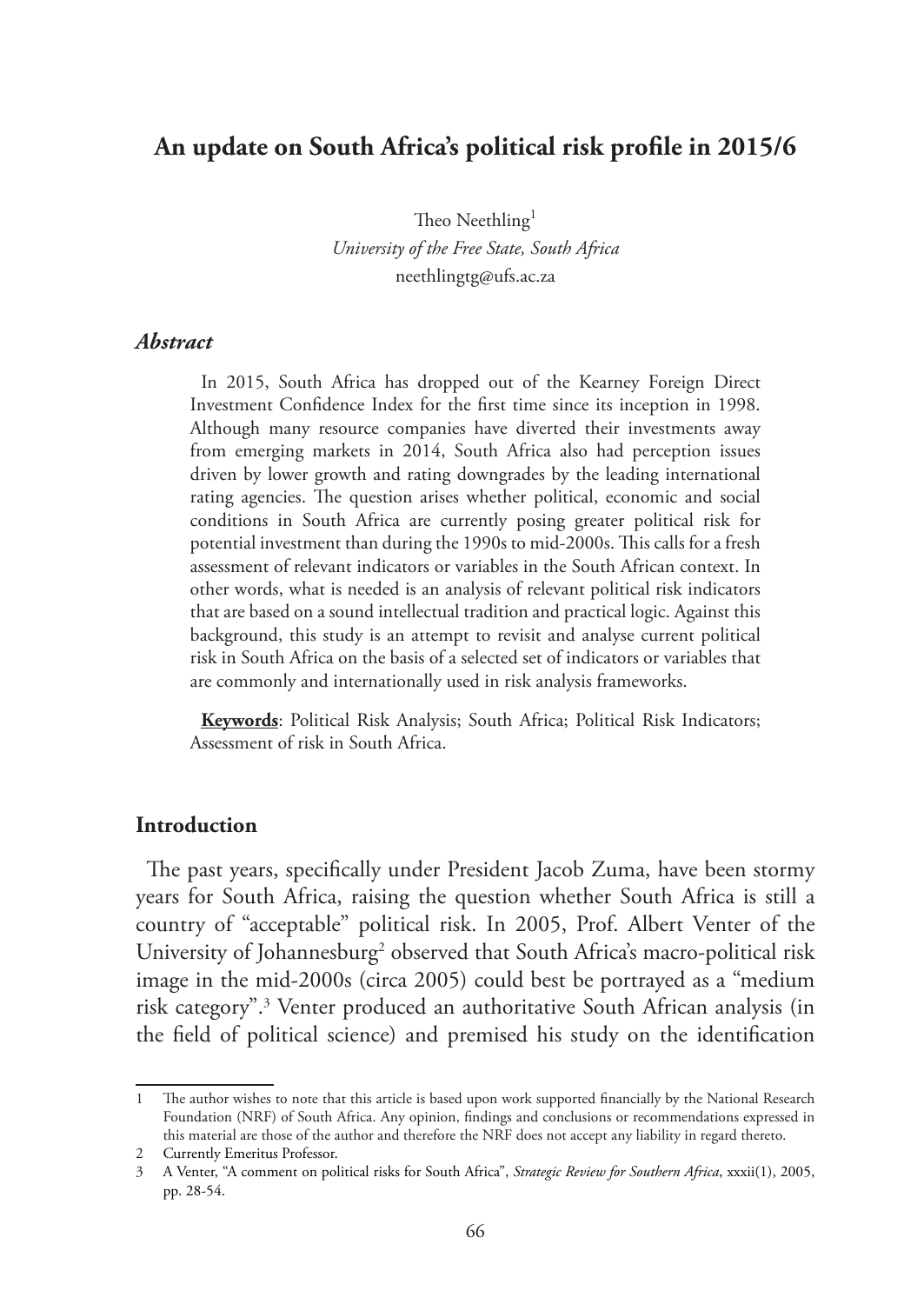of macro-political risks in South Africa, specifically based on risk indicators or variables used in research by Howell and Chadwick. These indicators or variables are widely recognised by international institutions, government agencies and major corporations as fundamental in operational and strategic planning.4

Much has changed in South Africa since Venter conducted his research. The country has experienced an important transition at the top level of political leadership, and the political arena in general has undergone many changes. Furthermore, in the political-economic arena, South Africa experienced several paralysing strikes in the platinum industry between 2012 and 2014, as well as violent strikes and related confrontations in the agricultural sector in the Western Cape in 2013. Crippling strikes in the metal and engineering sector in 2014 further added to instability and uncertainty in the South African political-economic landscape.

One of the main inducements for the writing of this article relates to the downgrading of South Africa's sovereign debt rating by Moody's and Standard & Poor's after the Marikana incident during the latter part of 2012. Downgrading means that the South African government has to pay more for borrowing money, making the financing of infrastructure projects and the economy in general more challenging. Further, in 2014, underperformance in South Africa's economic growth – mainly because of fairly aggressive strikes in the mining industry between January and July 2014 – increased the negative perception of the three leading international rating agencies, Moody's, Standard & Poor's and Fitch, about South Africa's ability to generate sufficient revenue for government to be able to reduce its budget deficit and to limit the increase in its growing public debt.<sup>5</sup> Simply put, all of this boiled down to international scepticism about the country's economic policy and government's capability to initiate or implement economic reform.

Another mater of serious concern relates to the fact that for the first time since the inception of the Kearney Foreign Direct Investment Confidence Index, South Africa has dropped out of the Index in 2015. The Foreign Direct Investment Confidence Index, established in 1998, is an annual forwardlooking analysis of how political, economic and regulatory changes will likely

<sup>4</sup> PJ Fouché, "A political-security risk analysis of Uganda", MA thesis, University of Pretoria, 2003, p. 11.

<sup>5</sup> A Jammine, "Moody's downgrade was to be expected", *Business Report*, 9 November 2014 (available at http:// www.iol.co.za/business/budget/moody-s-downgrade-was-to-be-expected-1.1777638#.VGEfhvmUcYk, accessed, 10 November 2014).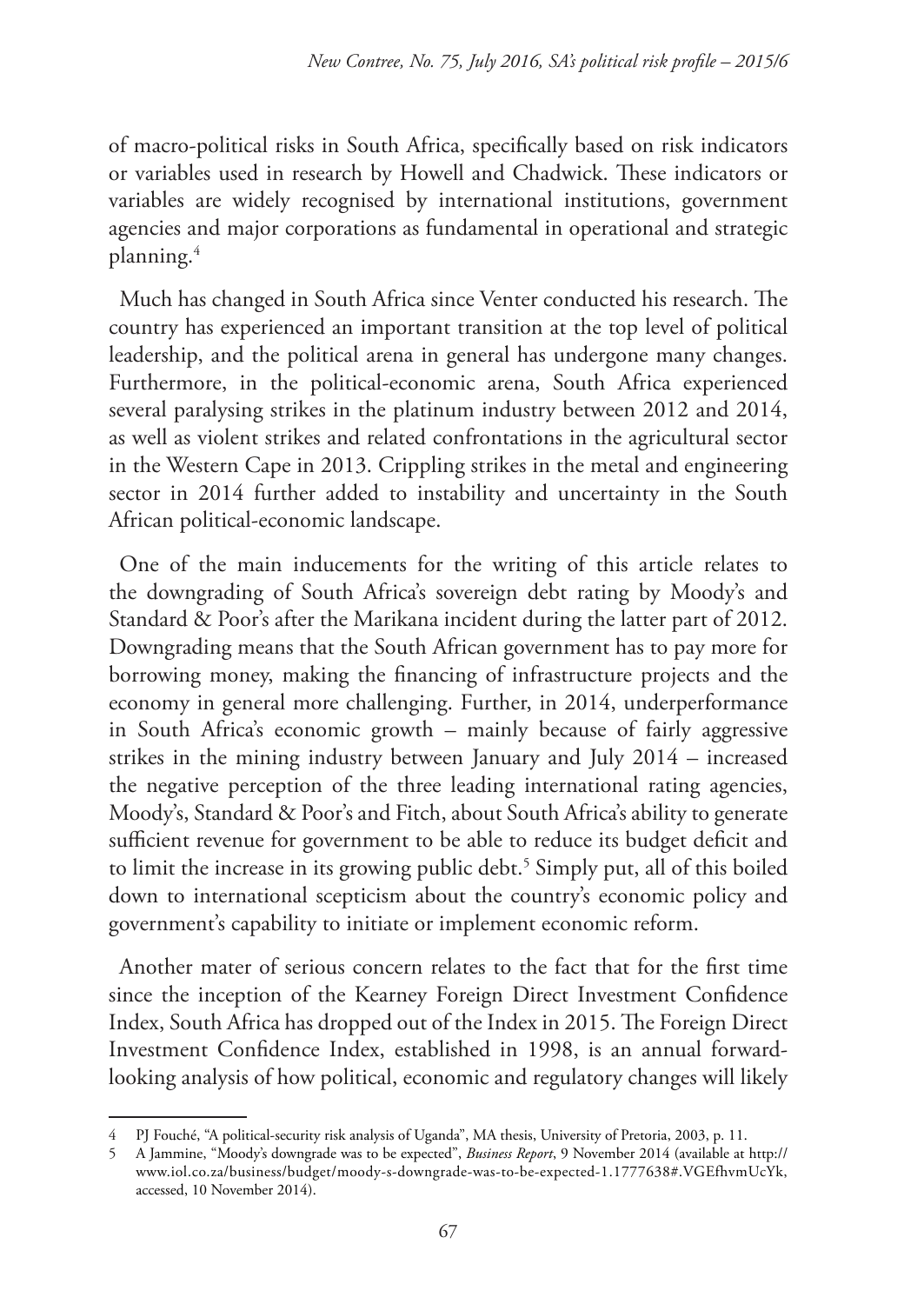affect the top 25 counties' FDI (foreign direct investment) flows. Since its inception, countries ranked in the Index have consistently attracted a major portion – at least half – of global FDI inflows more or less one year after the survey.<sup>6</sup>

At the time of writing (March 2016), a question that received much public attention in the political-economic context was whether South African sovereign bonds will be downgraded to below investment grade (junk bond status) by one or more of the major credit rating agencies in the near future.<sup>7</sup> This followed a plummeting of the rand against major international currencies on 9 December 2015 shortly after President Jacob Zuma removed Nhlanhla Nene as Minister of Finance and appointed the relatively unknown ANC Member of Parliament, David van Rooyen, as the new minister. The drama continued when Zuma came under severe political pressure to reconsider his decision and decided to re-appoint a previous Minister of Finance, Pravin Gordhan, thereby replacing David van Rooyen who served in the position for a mere four days. The drama deepened when Zuma and Gordhan effectively entered into a political battle over state resources,<sup>8</sup> and when Deputy Minister of Finance, Mcebisi Jonas, revealed that the influential Gupta family (a most influential Indian–South African business family, known for their close relationship with Zuma) offered him the post of Minister of Finance as a replacement for then minister Nene, which he rejected out of hand.

The question arises whether political, economic and social conditions in South Africa are currently posing a greater political risk for potential investment than during the mid-2000s. This calls for a fresh assessment of relevant indicators or variables in the South African context, as well as for a reasoned, empirically defensible, and verifiable investigation based on a sound intellectual tradition and practical logic.9 Against this background, this article is an attempt to analyse current political risk in South Africa rooted in a set of indicators or variables that are often generically used in risk-analysis frameworks.

<sup>5</sup> AT Kearney, "The 2015 A.T. Kearney Foreign Direct Investment Confidence Index. Connected risks: Investing in a divergent world", 2015 (available at https://www.atkearney.com/documents/10192/5797358/Connected+Risks %E2%80%94Investing+in+a+Divergent+World.pdf/e45b9ffa-700b-445e-bb34-e2dfff082009, accessed, 25 May 2015).

<sup>7</sup> J Laubscher, "Can SA avoid junk status", *Fin24*, 2 February 2016 (available at http://www.fin24.com/Opinion/ can-sa-avoid-junk-status-20160202, accessed, 17 March 2016).

<sup>8</sup> Anon., *Mail & Guardian Centre for Investigative Journalism, Mail & Guardian*, "Gordhan's battle with Zuma", 17 March 2016 (available at http://mg.co.za/article/2016-02-26-00-gordhans-battle-with-zuma, accessed, 18 March 2016).

<sup>9</sup> A Venter, "A comment on political risks...", *Strategic Review for Southern Africa*, xxxii(1), 2005, pp. 28-29.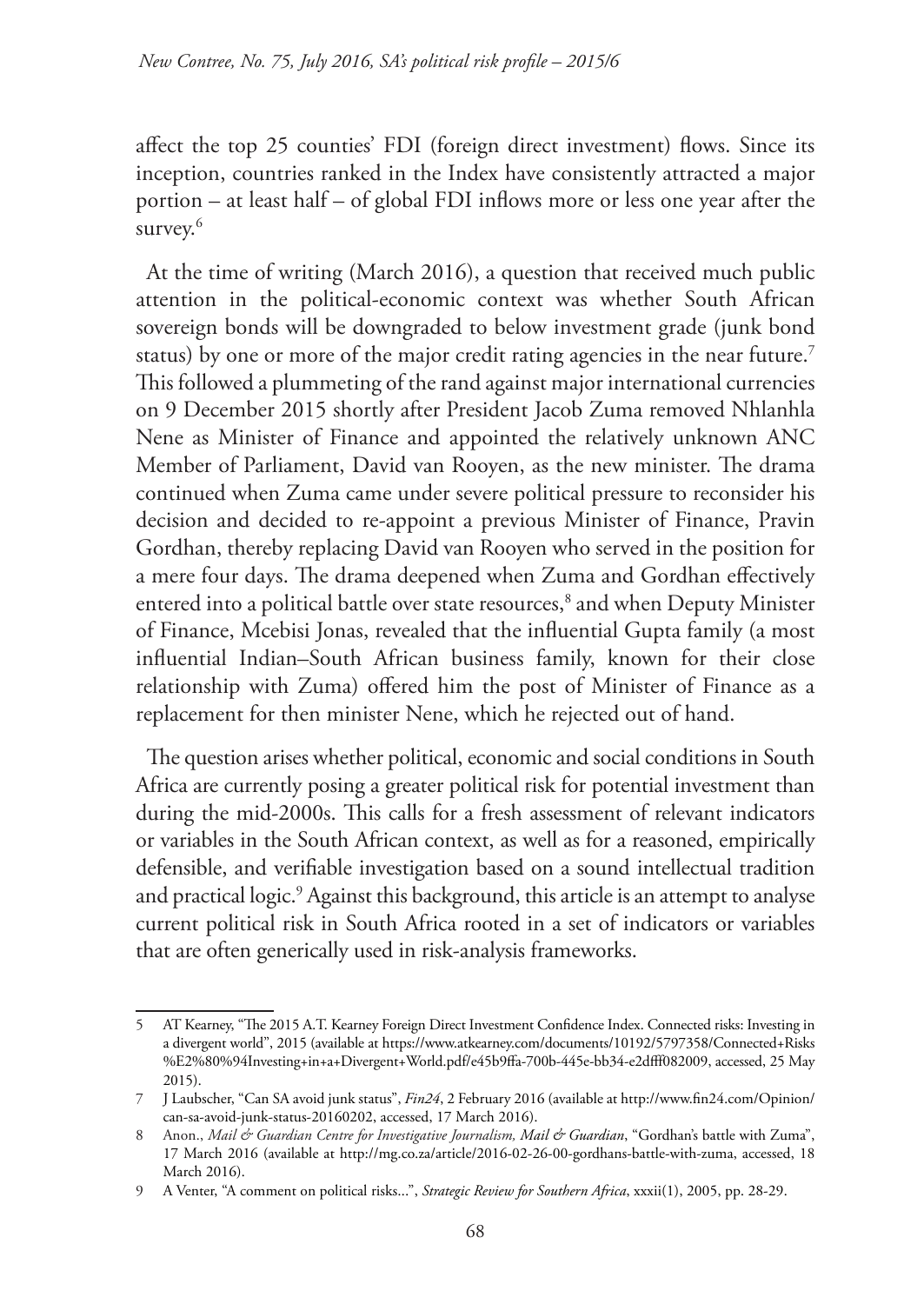# **The political economy of South Africa during the late 1980s and early 1990s**

It is commonly known that South Africa's economic performance during the late 1980s and early 1990s was constrained by external pressures relating to the political and economic isolation of the country. Specifically, foreign companies doing business in South Africa experienced pressure in their home countries to disinvest. Sanctions started to get momentum when in September 1985 the European Community (EC) imposed a set of limited trade and financial sanctions on South Africa, while the Commonwealth countries adopted similar measures in October of that year. In the United States, the Reagan administration was not in favour of imposing sanctions on South Africa, but decided to impose a limited export ban to head off stronger action in Congress. A political and financial crisis developed in South Africa as the South African government failed to reach agreement with its creditors. In February 1986, an interim agreement with South Africa's creditors was reached and in March, the South African government lifted the state of emergency that was declared in July 1985.

In June 1986, the state of emergency was re-imposed in the build-up towards the tenth anniversary of the Soweto uprising (a series of protests led by high school learners in South Africa that began on the morning of 16 June 1976). In the course of 1986, a second and more significant round of sanctions ensued. In September, the EC banned imports of iron, steel, gold coins from and new investments in South Africa. The EC excluded, however, some important South African mineral exports, such as coal, diamonds and other forms of gold. Japan also passed similar sanctions shortly thereafter, but excluded iron ore as a strategic commodity. In the United States, a most important drive for disinvestment and sanctions came when Congress passed the Comprehensive Anti-Apartheid Act (CAAA). President Ronald Reagan vetoed the CAAA, but his veto was overridden in October 1986. The CAAA was significant in the sense that it severely restricted lending to South Africa (although not loan rescheduling) and imposed import bans on iron, steel, coal, uranium, textiles and agricultural goods. Again, strategic materials, diamonds and most forms of gold were omitted from the package.<sup>10</sup>

After sanctions had been imposed on South Africa and its government, manufacturing policies and practices moved further towards import

<sup>10</sup> PI Levy, "Sanctions on South Africa: What did it do", Yale University, Centre Discussion Paper, no. 796, pp. 5-7.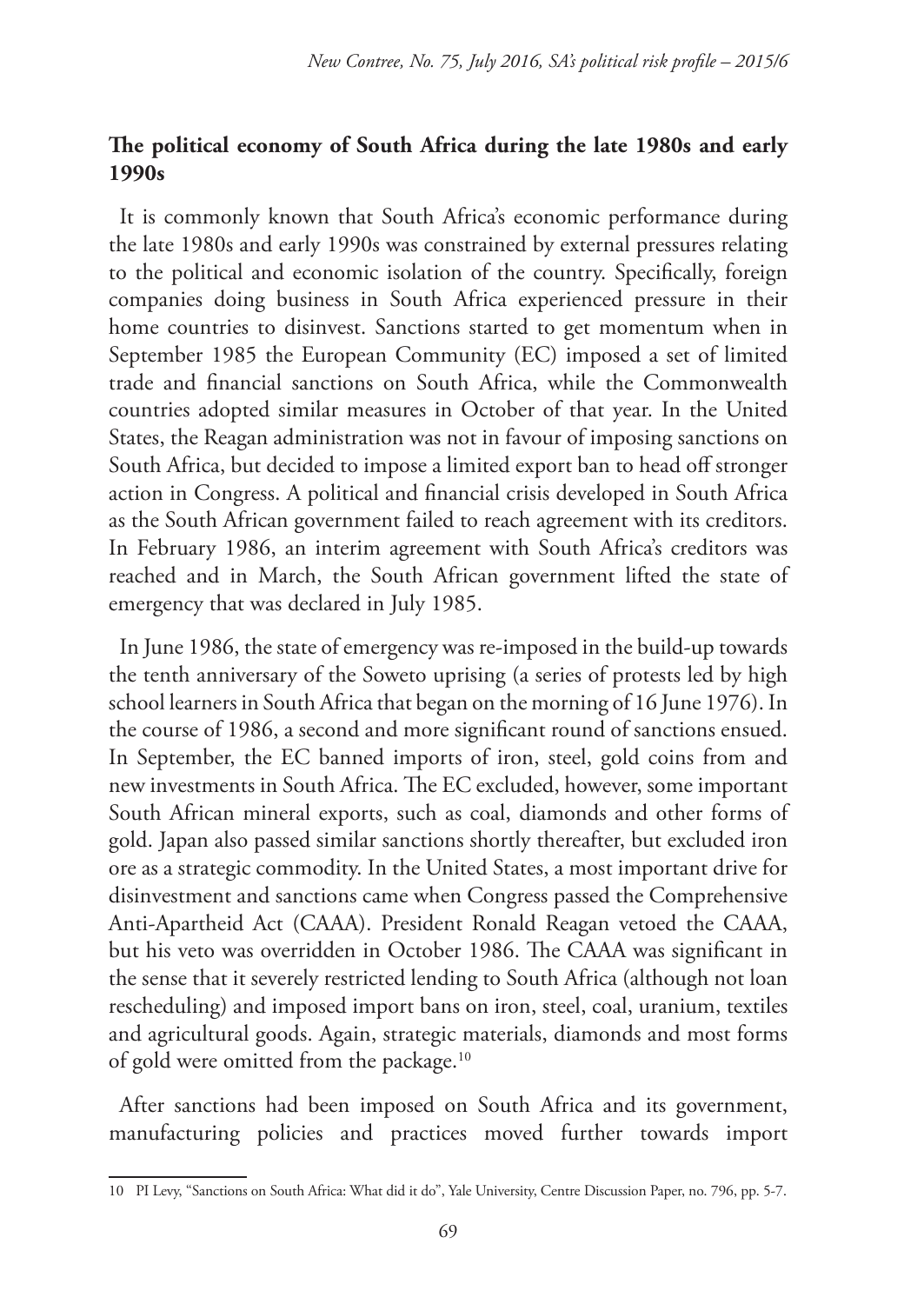substitution and self-sufficiency in strategic products. This led, for example, to huge government investments in oil-from-coal production and the manufacturing of military hardware. A lack of interest from foreign investors to make investments in the South African economy in combination with weak competition laws, powerful industrial interests and various limitations on entrepreneurial endeavours led to high levels of concentration in the ownership and structure of the manufacturing sector.

The political economy in South Africa did not constitute a friendly environment for new entrants, black-owned enterprises and small businesses. In addition, public investment in infrastructure started to decline, leading to a backlog of new infrastructure development and maintenance of existing infrastructure. In a socio-political sense, South Africa had become a country of two nations. On the one side was a well-resourced section of the population with the potential to compete, while the other section was marginalised without the necessary infrastructure and with limited access to capital, assets and opportunities. Most important, from a macroeconomic point of view, inflation aggregates reached alarming levels of more than 15 per cent in 1991, while balance of payments instability due to economic sanctions and lack of foreign direct investment reached "chaotic proportions".<sup>11</sup>

Since the political change, which has taken place in South Africa after the unbanning of the liberation movements and the release of former president Nelson Mandela, the South African political economy has undergone a fundamental and structural adjustment. This adjustment had a substantial effect not only on the everyday lives of South Africans, but also on the business and investment climate in the country. Since 1994, the challenge for the new South African government was to attract foreign investors and to create a political, economic and social environment where citizens would have access to employment and enterprise opportunities.

In the post-sanctions period, business enterprises of most kinds were essentially compelled to become adaptive, more innovative and internationally competitive. An important challenge was to work towards a platform of infrastructure and logistics, competitive input prices, skills, technology and innovation, partnerships, efficient regulation and effective government offerings.

<sup>11</sup> C Harmse, "The relationship between South Africa's macroeconomic policies and the performance of the various asset classes", Paper delivered at the 2006 Conference of the South African Reserve Bank, Pretoria, 22- 24 October 2006, pp. 221-222.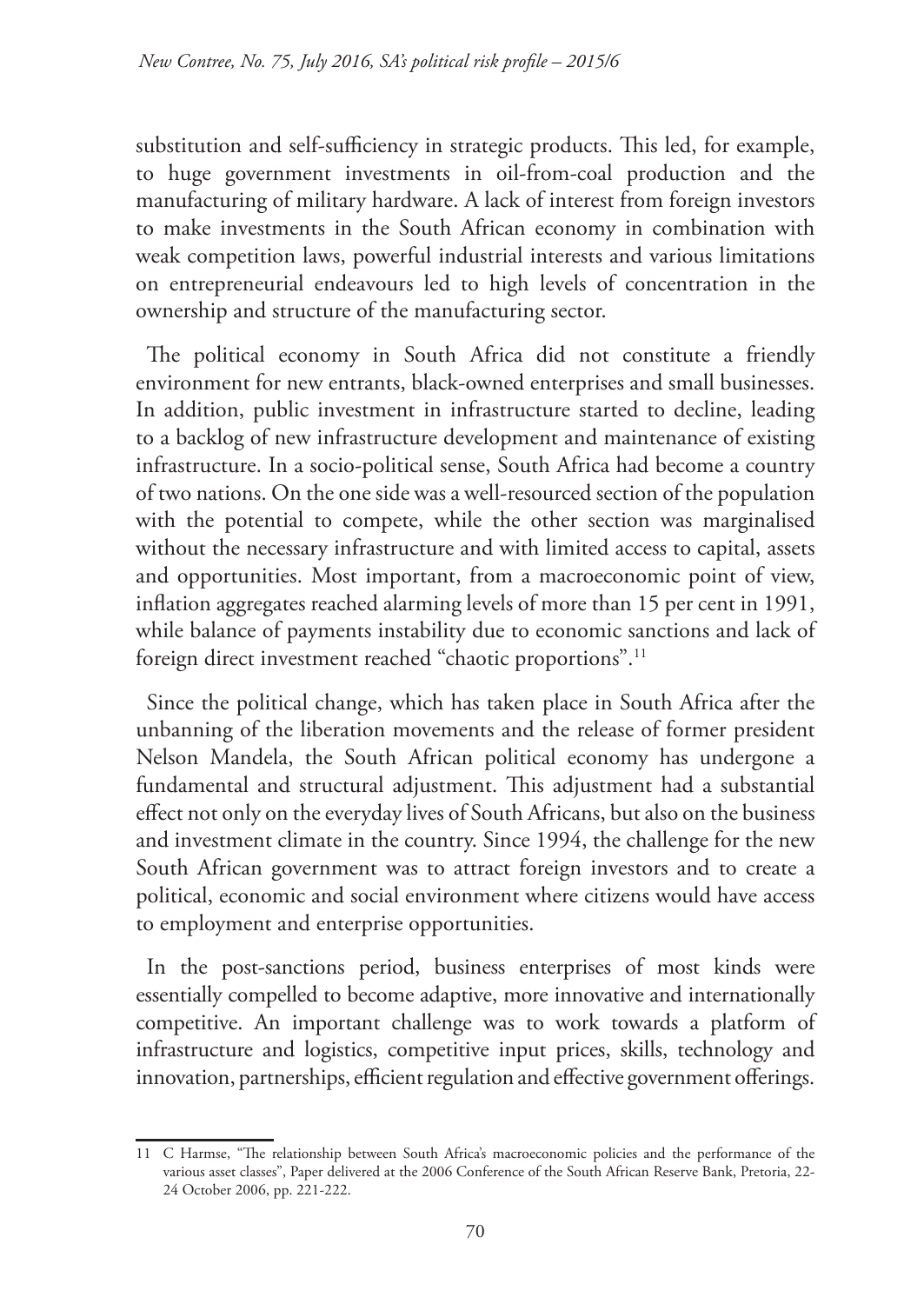According to Harmse,<sup>12</sup> various analyses of the adjustment process of the South African economy indicate that adjustment was particularly successful from the late 1990s onward. On the side of government, it not only had to address the domestic constraints and the problematic structure of the economy, but also had to steer a vulnerable and isolated South African economy towards integration into a robust global economy. Since 1994, the Mandela government managed to put sound fiscal, trade and monetary policy stabilisation programmes in place and contributed towards not only the creation of a normalised economic and investment environment, but also towards diminishing the risk factor for foreign portfolio and direct investment. Realising the importance of foreign investment, Mandela proclaimed in 1993:<sup>13</sup>

… foreign investors can open up new possibilities. They can bring new skills and technologies to a South Africa starved of innovation and technical knowhow and can gain us access to new markets. Foreign investors can also provide competition for domestic monopolies and oligopolies, which have thrived on South Africa's isolation at the expense of other people…

The latter is of special importance to an understanding of further discussions and focus on political risk in contemporary South Africa.

## **Cursory notes on risk analysis and risk in contemporary South Africa**

Defining and understanding political risk is largely a case of disciplinary perspective or approach. For students of international business, for example, political risk relates to a concern with the management of those factors that can influence market conditions. For political scientists, definitions of political risk tend to rest with the exercise of power and the harm that can stem from this to individuals, nations states and even the international system. Generally, scholars in various fields or disciplines such as politics, political economy, economics, trade, investment and international business all grapple with the problem or challenge of political risk in one way or another.<sup>14</sup>

<sup>12</sup> C Harmse, "The relationship between South Africa's macroeconomic policies and the performance of the various asset classes", Paper delivered at the 2006 Conference of the South African Reserve Bank, Pretoria, 22- 24 October 2006, pp. 221-222.

<sup>13</sup> N Mandela, "South Africa's future foreign policy", *Foreign Policy*, 72(5), 1993 (available at http://www.anc.org. za/show.php?id=4113, accessed, 11 April 2016).

<sup>14</sup> SL Jarvis, "Conceptualising, analysing and measuring political risk: The evolution of theory and method", (Research Paper Series: LKYSPP08-004), pp. 3-5.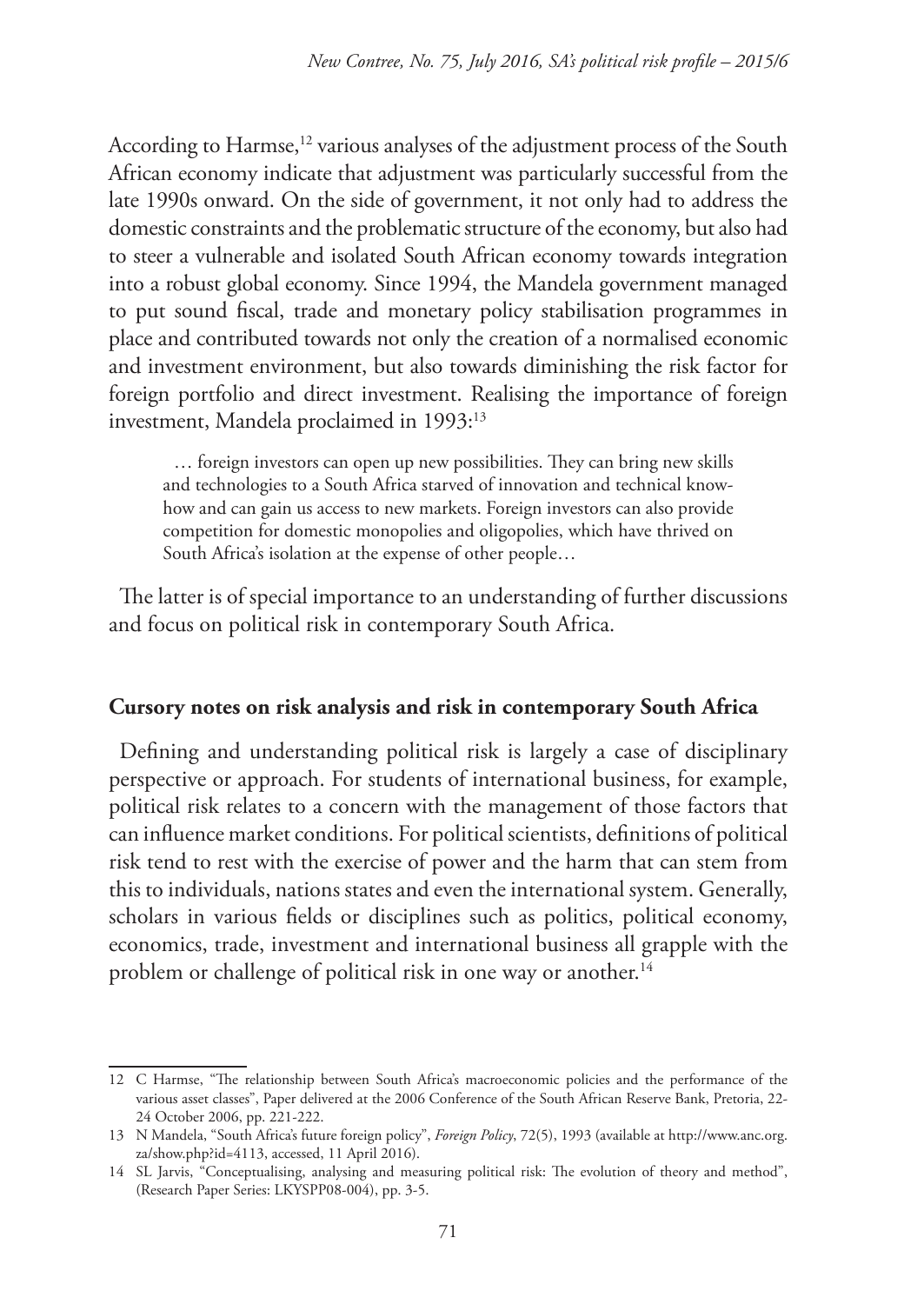The point of departure in this article is that political risk concerns the functioning of two very different but interacting domains, namely business and politics. The article further relates to a potential drawback to a business operation arising from political behaviour. Political actors and their behaviour are concerned with the social organisation and underlying ideals of society. The basis of political actors and their behaviour relate to matters pertaining to authority, ideology, political culture, social identity, the social good and the levers of power to influence these.<sup>15</sup> South Africa is a developing country, and given the country's political dynamics over many years, political risk has always been a matter of interest or concern to many educated and informed South Africans and will remain important in the unfolding of the future political landscape of South Africa.

As far as the South African political-economic landscape is concerned, Clem Sunter, former chairman of the Anglo American Chairman's Fund and probably South Africa's most prominent scenario planning practitioner, pointed out that in May 2013, South Africa was ranked 53rd out of 144 countries in the World Competitiveness Report of the World Economic Forum. He argued that the country should have been ranked  $32<sup>nd</sup>$  because it is the  $32<sup>nd</sup>$  largest economy internationally, but instead, it was listed 21 places lower "because of policy uncertainty which is deterring investors".16 Since then, South Africa has continued its downward trend to its current 56<sup>th</sup> place.<sup>17</sup>

Given the need for a fresh and thorough assessment of political risk in South Africa, the research on which this article is based was an attempt to determine or measure continuity and change in the political risk profile of South Africa. Methodologically, a selected number of the variables or indicators in the academic work of Fouché and Venter<sup>18</sup> were used, namely authoritarian measures to retain power; staleness of incumbency and leadership succession; legitimacy of government; social risk (including terrorism and religious fundamentalism); socio-economic conditions; safety and security; racial, ethnic and religious cleavages; trade union activism and labour policy; macro political-economic circumstances; administrative (in)competence in

<sup>15</sup> R McKellar, *A short guide to political risk* (Surrey, Gower Publishing Company, 2010), p. 6.

<sup>16</sup> K Foss, "SA poised for our own Arab Spring", University of the Witwatersrand Media Centre, December 2003 (available at http://www.wits.ac.za/newsroom/newsitems/201312/22281/news\_item\_22281.html, accessed, 1 August 2014), p. 3.

<sup>17</sup> K Schwab (ed.), *The Global Competitiveness Report 2014-2015* (Geneva, World Economic Forum, 2014), p. 39.

<sup>18</sup> A Venter, "A comment on political risks...", *Strategic Review for Southern Africa*, xxxii(1), 2005, pp. 28-54; PJ Fouché, "A political-security risk analysis of Uganda", pp. 1-33.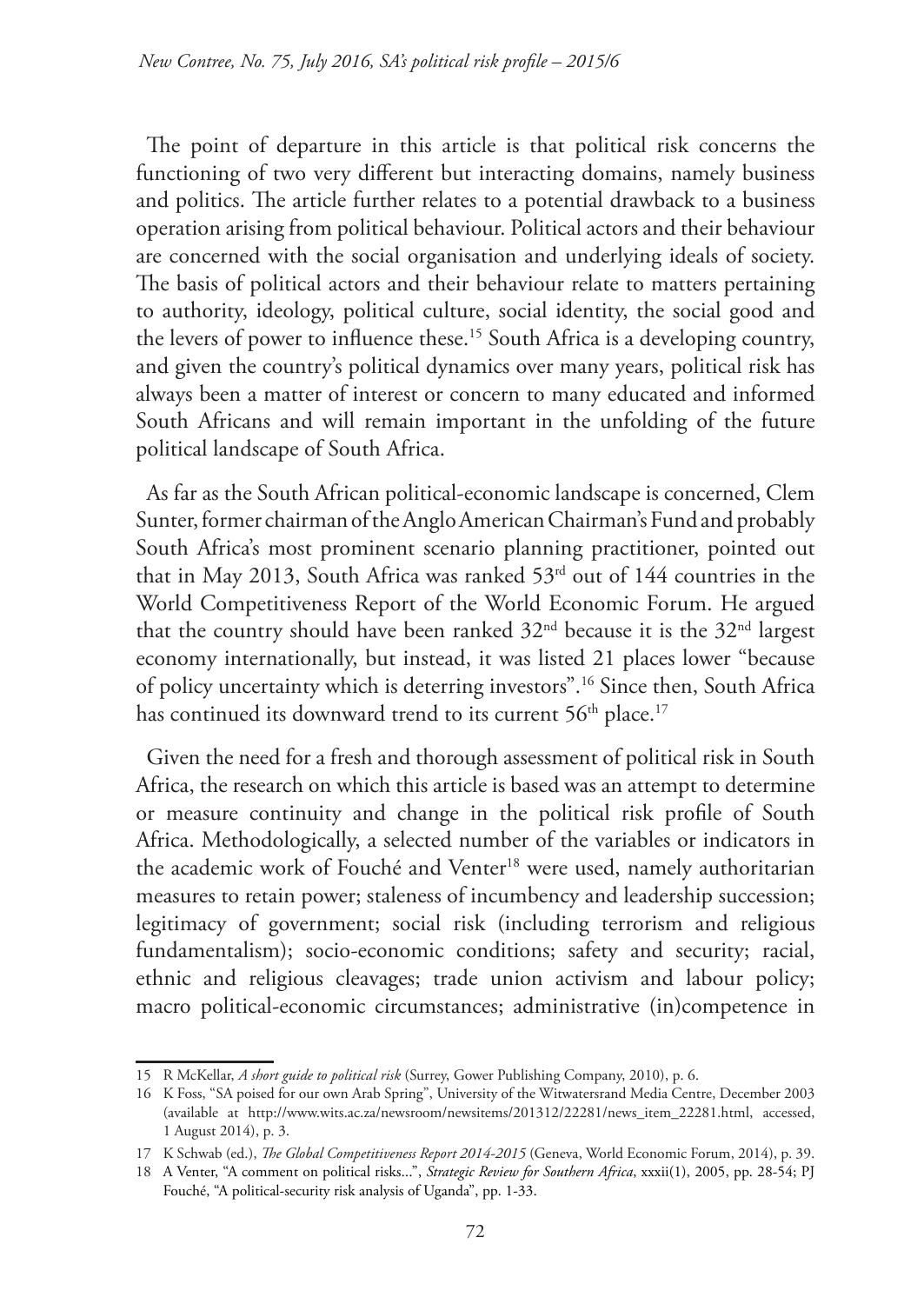government; and the security of private property. This article does not claim to present a complete political risk analysis, but to provide the readership with a basic or cursory overview of some of the most significant indicators or variables needed to determine or outline South Africa's current political risk profile up to the time of writing (March 2016).

#### **Authoritarian measures to retain power**

Authoritarianism pertains to a lack of democracy, ranging from totalitarianism to authoritarianism that may lead to discontent.19 Venter described the South African political landscape of the mid-2000s as a democratic state where the government did not need any authoritarian measures to retain power. However, the country's body politic was marked by the absence of a strong formal opposition that could act as a serious political contender at the polls. The problem is that a state under long-term one-party dominance, despite its nominal constitutional democratic status, is prone to lapse into arrogance and corruption, and to confuse the interests of the state with that of the party.20

In South Africa's most recent national and provincial elections, the Democratic Alliance (DA), which constitutes the main parliamentary opposition in South Africa, has managed to make some inroads by winning 22,2 per cent (up from 16,7 per cent in 2009) of the national vote and 89 of the 400 seats in the National Assembly, which are up from 12,3 per cent of the vote and 50 seats in the National Assembly in 2004. The DA also once again won the Western Cape Province with an outright majority of 59,3 per cent (up from 51,1 per cent in 2009) of the provincial vote. $21$ 

In recent years, Jolobe – like several other analysts – contended that the ruling African National Congress (ANC) has consolidated its position "as a ruling dominant party" in the "absence of real interparty political competition".<sup>22</sup> This argument, however, should be qualified since the ANC's support fell from 69,7 per cent in 2004 to its lowest ever level of 62,2 per cent in 2014. This coincides with a declining ANC membership, which is increasingly associated with factionalism within the party structures, something that

<sup>19</sup> PJ Fouché, "A political-security risk analysis of Uganda", pp. 28-29.

<sup>20</sup> A Venter, "A comment on political risks...", *Strategic Review for Southern Africa*, xxxii(1), 2005, p. 33.

<sup>21</sup> South African Institute of Race Relations, "Our biggest voting bloc: The dont's", *Fast Facts*, 5(273), May 2014, pp. 2-4.

<sup>22</sup> Z Jolobe, "Factions, cabals and the politics of leadership competition in the ANC", *SA Reconciliation Barometer: Tracking Socio-political Trends*, 10(3), 2014, p. 6.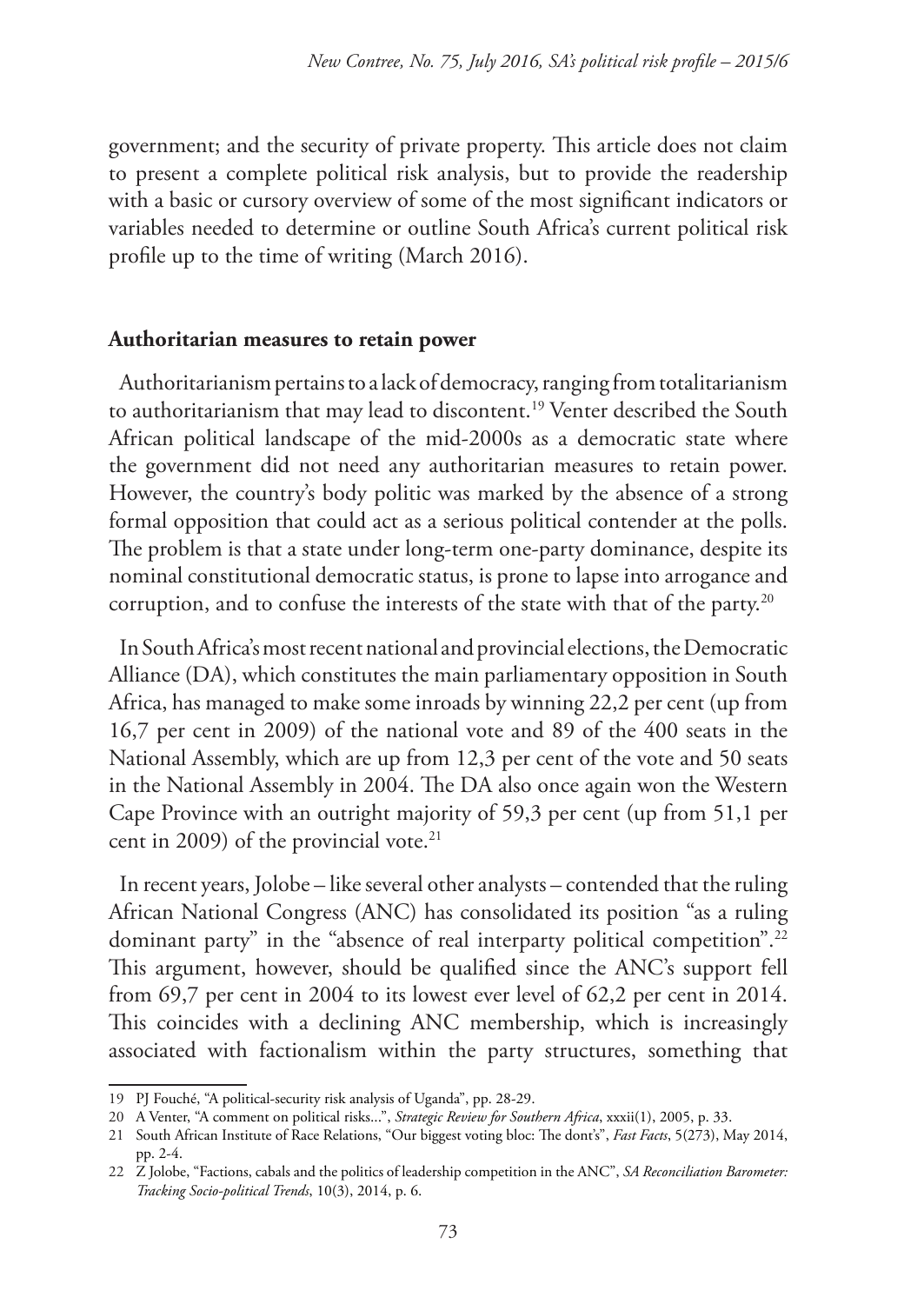compelled ANC Secretary General Gwede Mantashe to acknowledge, "We are trying to reverse it because it is a cancer and it can weaken or even kill an organisation … Unity continues to evade our structures, as factions are formalised instead of being confronted".23

At the same time, what is of concern is the blurring of the lines between party and state in South Africa, and the fact that public servants are recruited on the basis of political affiliation and loyalty rather than skills and expertise.<sup>24</sup> In addition, the dominance of the African National Congress (ANC) has created a situation where the "interests of the party" and the "will of the citizens", from an ANC point of view, have converged for so long that it has bred intolerance to and discomfort with people entertaining alternative views.<sup>25</sup>

All in all, authoritarian measures to retain power as an indicator does not seem to be spelling high political risk per se, but indications are that the ruling ANC does not make a clear distinction between administrative and party political systems.26 This certainly does not instil confidence in South Africa's state institutions – a point that was clearly endorsed by *The Economist*. 27 In fact, the phenomenon of so-called cadre deployment – the systematic appointment of ANC loyalists in powerful and key positions – has been cited by numerous commentators, critics and role-players as a serious obstacle to competency, professionalism and efficient public service – even described as "administrative chaos".28

# **Staleness of incumbency and calibre of leadership**

Fouché explains that staleness, as based on the Economic Intelligence Unit of *The Economist*, occurs when a leader has been in power for a period longer

<sup>23</sup> G Makhafola, "Factionalism is a cancer: Mantashe", *IOL News*, 9 October 2015 (available at http://www.iol. co.za/news/politics/factionalism-is-a-cancer-mantashe-1927829, accessed, 18 March 2016).

<sup>24</sup> P Hoffman, "Service delivery: Constraints, corruption and cadres", D Plaatjies, *Protecting the inheritance: governance & public accountability in democratic South Africa* (Auckland Park, Jacana Media, 2013), pp. 188-198.

<sup>25</sup> A Matshiqi, "Reflections on the relationship between the state and the party", *Focus: The Journal of the Helen Suzman Foundation*, 67, November 2012, p. 6.

<sup>26</sup> M Makhanya, "Liberate the public service to do its job. That's step one", *Sunday Times Review*, 13 November 2011, p. 4.

<sup>27</sup> *The Economist*, "Cry, the beloved country: South Africa is sliding downhill while much of the rest of the continent is clawing its way up", 20 October 2012 (available at http://www.economist.com/news/leaders/21564846 south-africa-sliding-downhill-while-much-rest-continent-clawing-its-way-up, accessed, 21 October 2012).

<sup>28</sup> G van Onselen, "The disintegration of cadre deployment under Zuma", *Business Day Live*, 20 October 2014 (available at http://www.bdlive.co.za/opinion/columnists/2014/10/20/the-disintegration-of-cadredeployment-under-zuma, accessed, 24 June 2015).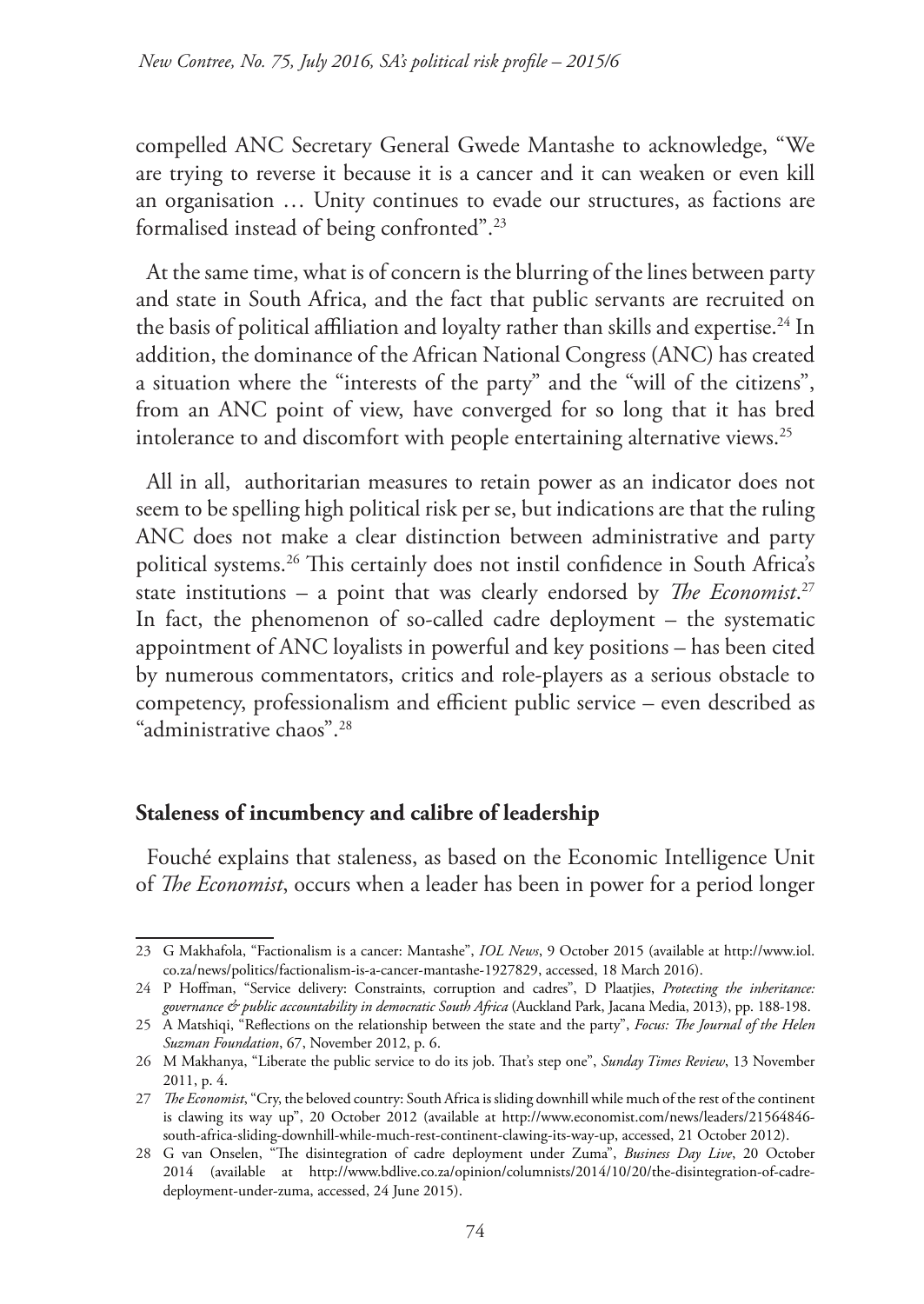than ten years. Such leaders tend to become detached, stale and complacent, which in turn may encourage corruption, disdain and delay in political processes. Staleness of incumbency also relates to the hegemonic position of a  $party<sup>29</sup>$  – which certainly applies to the ruling ANC in South Africa that has been in power since 1994.

Few political analysts, if any, would disagree with the point that the ANC today is facing a severe challenge of staleness of incumbency – a point that was strongly argued by Venter in the mid-2000s. Venter also described South Africa's political leadership during the mid-2000s as being of a "reasonably high calibre" and that (former) President Thabo Mbeki set a fine example of leadership. Significantly, Venter simultaneously chose to juxtapose the issue of Mbeki's successor as a "general risk". His remark concerning an "unsavoury wrangle about the position of Jacob Zuma, deputy president of the ANC and dismissed deputy president of the country" was particularly instructive and significant.30 It is common knowledge that Zuma managed to survive a controversial trial regarding corruption in a state armaments deal in 1999– 2000, and that he became the president of South Africa in 2009 after he masterminded the removal of Mbeki as president of the ANC and South Africa's head of state.31

Since 2009, matters relating to corruption, cronyism and neopatrimonialism have made newspaper headlines in many instances. President Zuma himself became the focus of media attention based on the findings of the Public Protector that R246 million of taxpayers' money was misspent to upgrade his rural home at Nkandla. Allegations are rife that Zuma had used patronage to dispense favours and to surround himself with supporters in the struggle for political survival.32 After more than four years of public discourse and bitter political bickering the Nkandla matter was (legally and politically) settled when the Constitutional Court as the final arbiter ordered Zuma to repay the funds spent by the state on certain upgrades to his Nkandla home. Even in Parliament, controversy around President Zuma was central in several incidents of chaos that played out in differences among parliamentarians over parliamentary rules. Furthermore, at the time of writing tensions between

<sup>29</sup> PJ Fouché, "A political-security risk analysis of Uganda", pp. 28-29.

<sup>30</sup> A Venter, "A comment on political risks...", *Strategic Review for Southern Africa*, xxxii(1), 2005, p. 34.

<sup>31</sup> F Chikane, *Eight days in September: The removal of Thabo Mbeki* (Johannesburg, Picador Africa, 2012), p. 45.

<sup>32</sup> B Pogrund, "20 years of South African democracy: Successes, failures and prospects", *i24news*, 27 April 2014 (available at http://www.i24news.tv/en/opinion/140427-south-african-blacks-believe-the-future-is-theirs, accessed, 19 August 2014).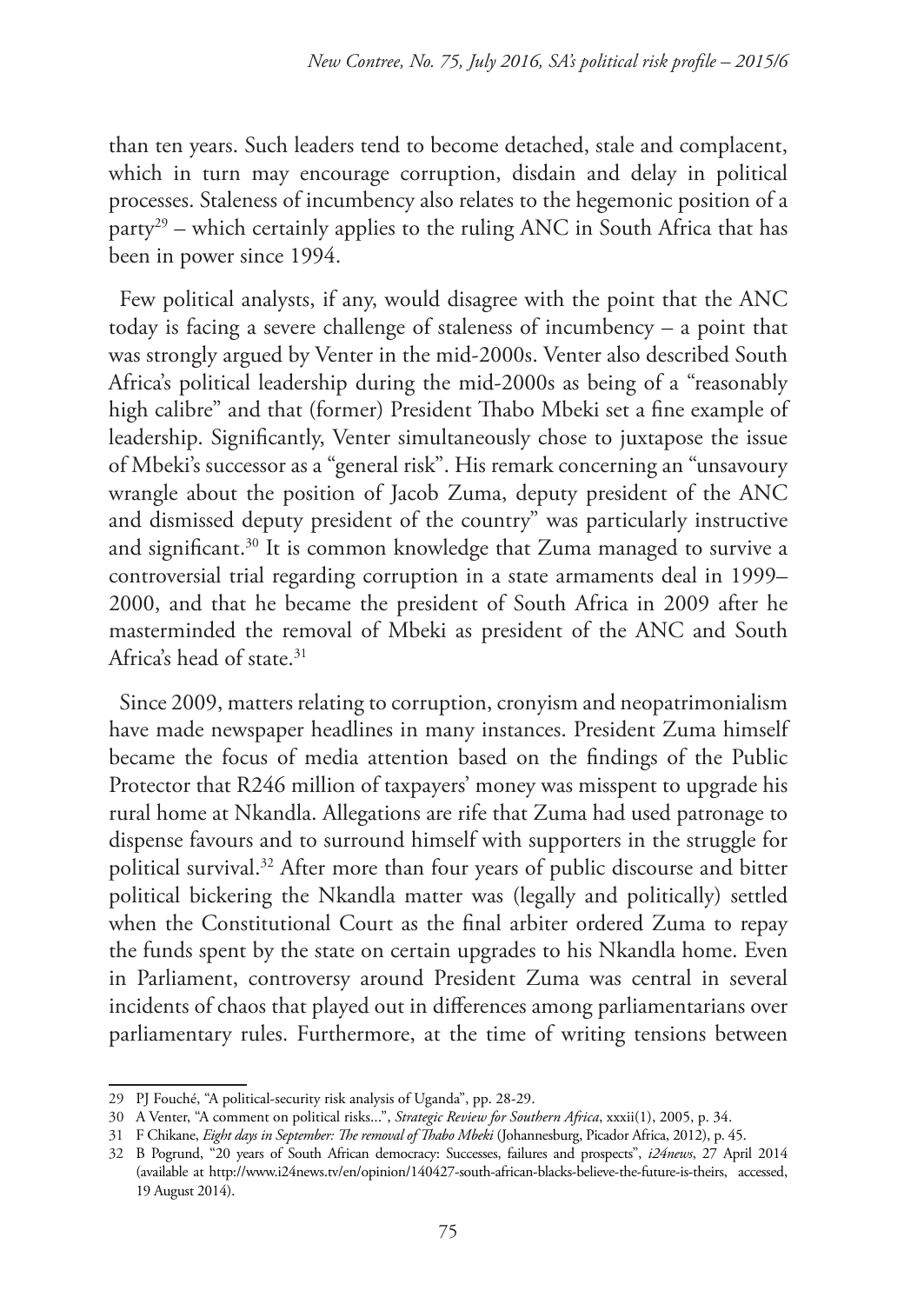Zuma and finance minister Pravin Gordhan burst into the public domain, risking the careful consensus crafted by government and business leaders in an attempt to save South Africa from a rating of junk status by the leading rating agencies. This came after Gordhan was instructed by Lieutenant General Berning Ntlemeza, Commander of the Directorate for Priority Crime Investigation, commonly known as the Hawks, to respond to 27 questions in what effectively boiled down to an extraordinary battle between Gordhan and some of Zuma's closest lieutenants. Several economists have warned that this high-profile battle between two top politicians could inflict long-term damage to the economy with dire consequences for ordinary South Africans.<sup>33</sup>

As South Africa's head of state since 2009, Zuma has been severely criticised in the media by analysts, commentators and many middle-class South Africans for his poor leadership. *The Economist* describes him as a "one-man demolition job", a "seasoned political streetfighter", and states, "some wonder, though, whether South Africa's democracy will survive Mr Zuma".<sup>34</sup> Like so many other public commentators, Richard Calland, one of South Africa's most incisive political commentators and public law professor at the University of Cape Town leaves us in no uncertainty of his disdain for Zuma. In the cynical words of Calland, "… Zuma's interests in office are narrow. They are essentially about retaining power in order to avoid the alternative, in Zuma's case, prison. He is both ideological and in policy terms, a vacant space".35

Even former president Thabo Mbeki took the extraordinary step of lashing out against Zuma's leadership of the country. Mbeki did not mention Zuma by name, but it was clear that he was referring to Zuma when he expressed "great unease" with the "dangerous and unacceptable situation of directionless and unguided national drift".<sup>36</sup> Clearly there is much concern about Zuma's leadership among middle-class and high-income-earning South Africans, and in this regard, few outside the ruling ANC would argue that South Africa's top leadership is still of a reasonably high calibre, or that South Africans have little to be concerned about as far as the quality of its top leadership is

<sup>33</sup> Q Hunter, S Skiti, M Wa Africa and P Rampedi, "It's war: Gordhan-Zuma rift brings junk status nearer", *Financial Mail*, 28 February 2016 (available at http://www.timeslive.co.za/sundaytimes/stnews/2016/02/28/ Its-war-Gordhan-Zuma-rift-brings-junk-status-nearer, accessed, 15 March 2016).

<sup>34</sup> Anon.*, The Economist*, "A one-man demolition job: The institutions of democracy are fragile and being sorely tested", 7 February 2015 (available at http://www.economist.com/news/middle-east-and-africa/21642239 institutions-democracy-are-fragile-and-being-sorely-tested-one-man, accessed, 3 October 2015).

<sup>35</sup> R Calland, *The Zuma years: South Africa's changing face of power* (Cape Town, Zebra Press, 2013), p. 33.

<sup>36</sup> S Ngalwa, S Shoba and C Kgosana, "Mbeki blasts Zuma", *TimesLive*, 21 October 2012 (available at http:// www.timeslive.co.za/politics/2012/10/21/mbeki-blasts-zuma-s-leadership, accessed, 15 November 2012).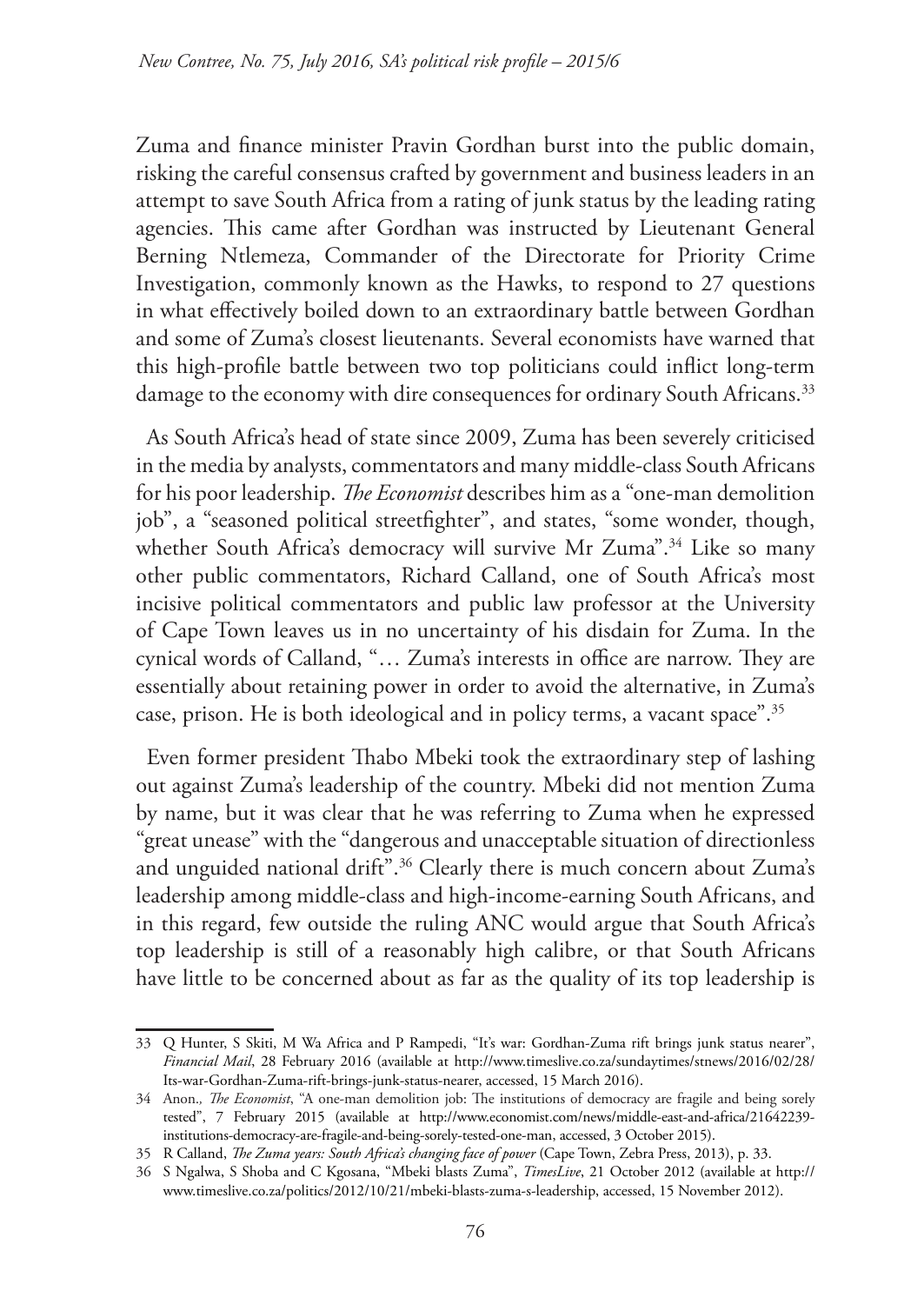concerned. Many in the business sector and middle-class observers actually hope that Deputy President Cyril Ramaphosa or African Union (AU) Chair Dr Nkosazana Dlamini-Zuma would succeed Zuma and step in to reengineer governance and delivery in the country, and also steer away from what Calland describes as Zuma's "limited horizons".37 However, Zuma is unlikely to retire before the end of his term in 2017 and seems to have the support of an influential lobby group in the ANC, dubbed the 'premier league' – consisting of three provincials premiers, Supra Muhamapelo (North West), Ace Magashule (Free State) and David Mabuza (Mpumalanga).

### **Legitimacy of government challenges**

There can be little doubt that the ANC enjoyed legitimacy as a government since 1994, but it progressively had to face legitimacy challenges at municipal level since the mid-2000s, incidents that clearly demonstrated dissatisfaction with local authorities or municipalities on a broad basis.<sup>38</sup>

Recent references in a report of the Institute for Justice and Reconciliation to the "near collapse of the public sector's administrative and management capabilities, particularly at local government level"39 are neither alarmist nor an overstatement. Dissatisfaction with municipalities has steadily increased over the past decade. Research conducted by the Social Change Research Unit of the University of Johannesburg clearly indicates that the number of service delivery protests annually in South Africa had been increasing since 2004 and, since 2009, more of these protests have turned violent. There has also been a sharp rise in the number of people killed by the police between 2004 and 2014. The reasons for community protests are varied, but in general, the five top grievances cited were about service delivery in general, namely housing, water and sanitation, political representation, and electricity. Further grievances relate to municipal administration, roads, unemployment, demarcation, land, health and crime.<sup>40</sup>

<sup>37</sup> R Calland, *The Zuma Years...,* p. 33.

<sup>38</sup> A Venter, "A comment on political risks for South Africa", *Strategic Review for Southern Africa, xxxii(1),* 2005, p. 37.

<sup>39</sup> I Abedian, "Intergenerational equity and the political economy of South Africa", J Hofmeyr and A Nyoka, *Confronting exclusion* (Cape Town, Institute for Justice and Reconciliation, 2013), p. 6.

<sup>40</sup> L Grant, "Research shows sharp increase in service delivery protests", *Mail & Guardian*, 12 February 2014 (available at http://mg.co.za/article/2014-02-12-research-shows-sharp-increase-in-service-delivery-protests, accessed, 15 June 2014).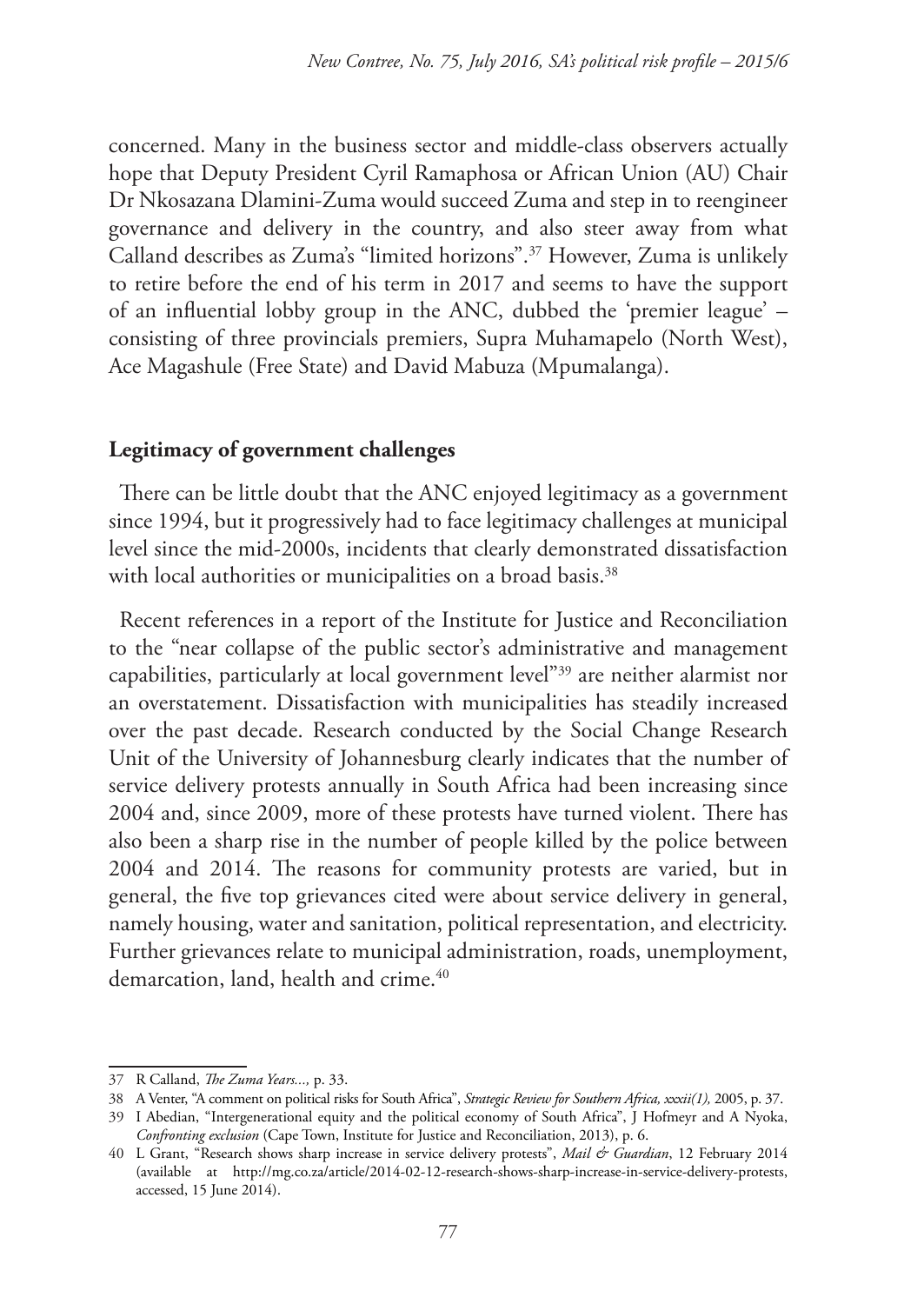Other research-based organisations in the field of local government, most notably Municipal IQ, have published similar findings and there can be no doubt that the scale of protests is far greater than it was during Mbeki's term of office. Official records released to the media by the South African Police Service (SAPS) suggest that there is a service delivery protest in South Africa – either violent or peaceful – at least once every two days, although the protests relating to this could also be relating to other government bodies such as provincial government institutions.<sup>41</sup>

Whatever the target institution or level of protests, it should be noted that confidence remains far lower in the sphere of local government than in the national and provincial levels of government. The 2011 finding by the Institute for Justice and Reconciliation that low levels of public confidence in local government and a lack of trust in elected leadership and public officials are reasons for serious concern is as valid now as it was then. Likewise, the warning by Lefko-Everett et al. (2011) that violent and destructive service delivery protests may foreshadow political events yet to come is equally relevant.42 Capacity building and professionalism at local government level comprise an area that needs to be improved considerably since it has the potential of spiralling out of control and could result in further destruction of public infrastructure and private property. This is one area that points to considerably greater political risk than what existed during the 2000s.

## **Social risk: Extremism, religious tension and terrorism**

This indicator or variable could relate to the domination of society or government by a single religious group that seeks to exclude other religions from political or social structures and processes, to suppress religious freedom, to replace civil law by religious law, or to dominate the governing process.<sup>43</sup> Events in relation to the 9/11 tragedy in the United States have highlighted the threat of international terrorism associated with religious militancy and its effect on a singular state.

<sup>41</sup> A Saba and J van der Merwe, *News24*, "SA has a protest every two days", 21 January 2013 (available at http:// www.news24.com/SouthAfrica/News/SA-has-a-protest-every-two-days-20130121, accessed, 15 June 2014).

<sup>42</sup> K Lefko-Everett, A Nyoka, and L Tiscornia, "SA Reconciliation Barometer Survey: 2011 Report" (Cape Town, Institute for Justice and Reconciliation, 2011), p. 19; p. 47.

<sup>43</sup> PJ Fouché, "A political-security risk analysis of Uganda", p. 36.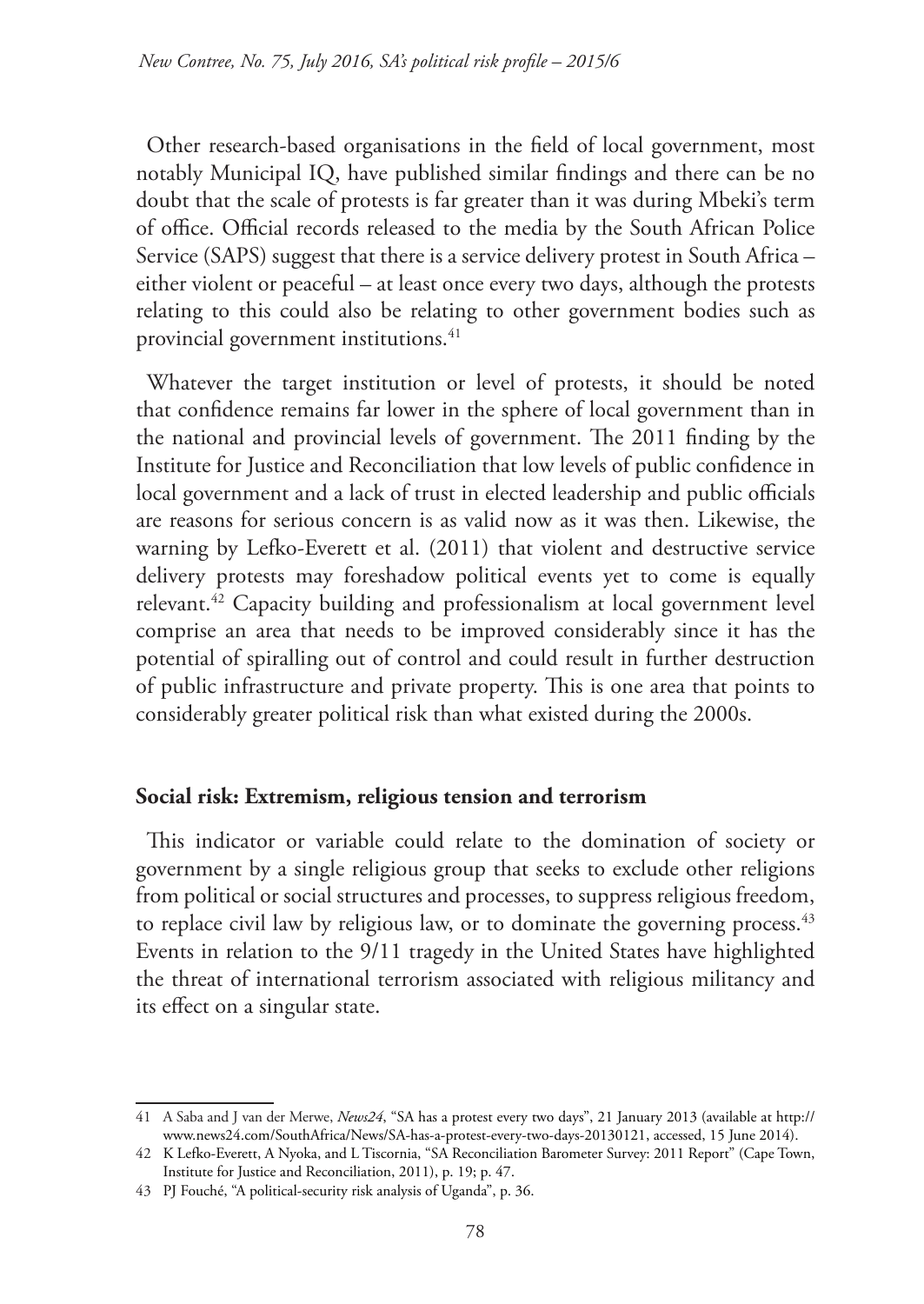Venter remarked that al-Qaida and related Islamist movements apparently did not view South Africa as a high priority location from a strategic point of view during the mid-2000s. Venter also stated that since 1994, the potential for revolution or revolts against government had decreased, although the potential for societal instability in relation to right-wing militancy or bombings by groups such as the People Against Gangsterism and Drugs (Pagad) remained a "dormant risk".44

In a broader regional context, Africa as a continent is currently significantly affected by security challenges that also manifest in a transnational, global context. This is brutally demonstrated by the escalation in violent attacks mounted by a broad range of religiously based subnational groups from Nigeria to Kenya and beyond. However, these challenges largely manifest themselves in countries outside South Africa's immediate neighbourhood, such as Nigeria, Somalia and Mali. Except for Tanzania, Southern African states are generally not associated with terrorist activities. Furthermore, none of South Africa's neighbours seems to face any significant or serious political threat in the form of potential armed insurrection or terrorism.

In recent years, barring the arrest of a handful of right-wingers in 2012 whose political intent was to target senior ANC leaders, no serious incidents in the form of militant action against the state from either right-wing or religious extremists have been recorded, bringing the potential for such societal instability to a comparatively low level. Furthermore, political analysts did not highlight religious intolerance as a real threat to social stability in recent years. Equally, efforts by militant Islamist organisations such as IS (Islamic State) to recruit young South Africans are not of such a nature that it could be cited as a serious threat to security and stability in the country.<sup>45</sup> Rather, as pointed out above, social risk in the form of service delivery protests is a far more important and pressing issue and this particular phenomenon remains a factor of the highest concern in any consideration of forces and events that could negatively influence investors' confidence.

Lastly, it should be noted that a type of xenophobia against illegal immigrants has developed during the past decade, something which has been prevalent in the form of attacks on foreign nationals and their property, particularly during late 2007 to 2008. Xenophobic attacks have since reared its head sporadically

<sup>44</sup> A Venter, "A comment on political risks...", *Strategic Review for Southern Africa, xxxii(1),* 2005, p. 37.

<sup>45</sup> G Hosken, "How ISIS is recruiting in South Africa", *Rand Daily Mail*, 21 May 2015 (available at http://www. rdm.co.za/politics/2015/04/08/how-isis-is-recruiting-in-south-africa, accessed, 21 May 2015).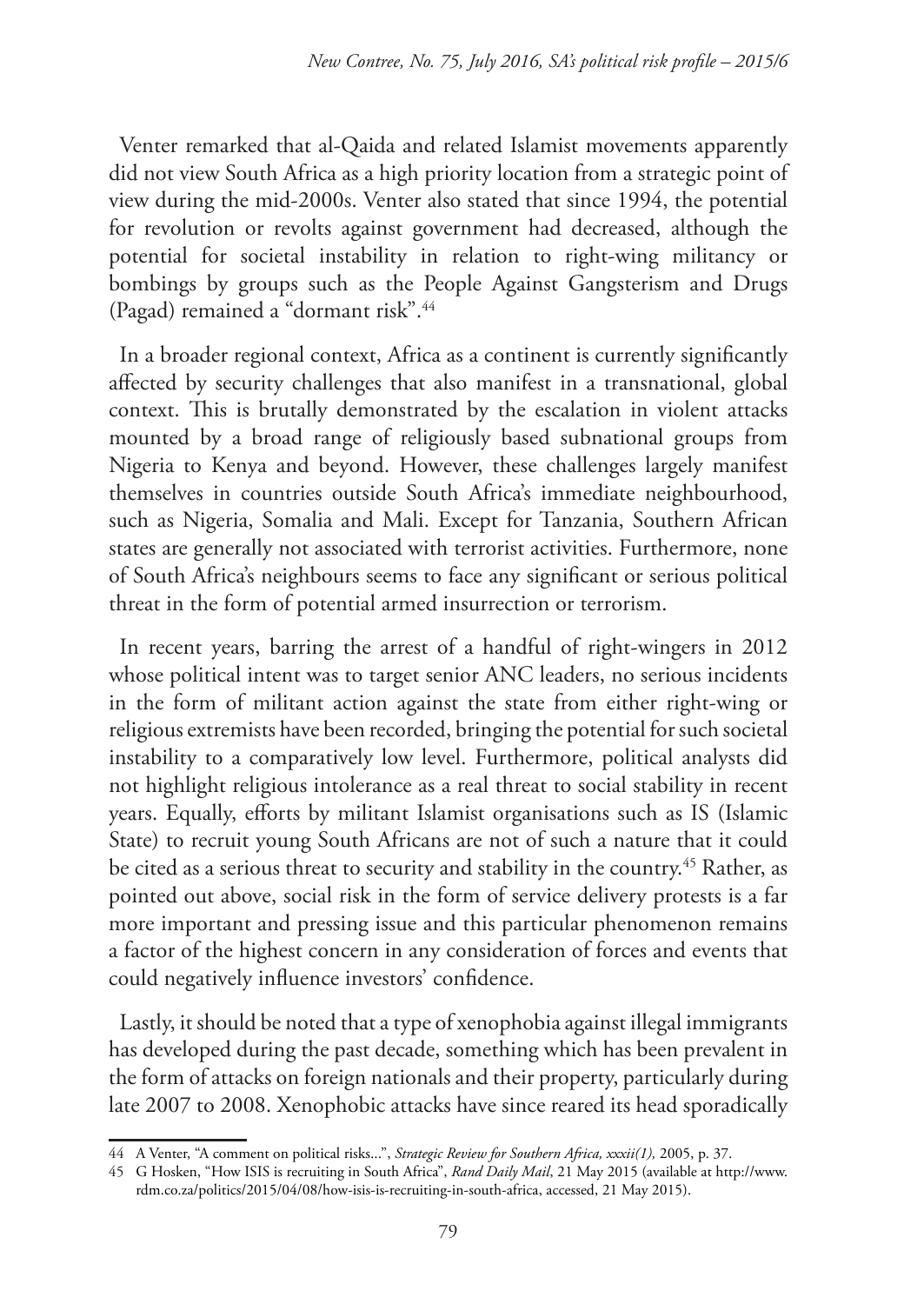but this has not posed a significant threat to security on a national scale. However, the magnitude of xenophobic attacks seems to have taken a new trajectory in April 2015 when attacks on especially African immigrants have escalated from the province of KwaZulu-Natal to Gauteng. In this context, economists in South Africa warned that an economy characterised by violence and lawlessness is not good for investment and that "xenophobia is typically both violent and lawless".46

#### **Socio-economic conditions**

The socio-economic conditions indicator attempts to measure satisfaction or dissatisfaction with the socio-economic policies of the government in a country. Relevant socio-economic factors vary from country to country and include, among others, disparities between different strata of society or an unequal distribution of wealth and their influence on social challenges such as crime, unemployment, illiteracy, drug use and health conditions.<sup>47</sup>

In his earlier analysis, Venter highlighted two issues of major concern in South Africa during the Mbeki era, namely extreme differences in wealth and the Aids pandemic. With regard to the first issue, South Africa's wealth differential has always been one of the steepest in the world. Obviously, in a democracy, this has an effect on the political risk for investors since the government will be inclined to overtax the wealthy. However, a positive aspect was the growth in the middle class among black South Africans, which, according to Venter, "augurs well for longer term political stability and economic growth".<sup>48</sup>

Much has been written about the Aids pandemic in South Africa during the Mbeki era. Suffice it to say that this was a highly controversial issue and the single, predominating topic of Mbeki's reign in high office, since he believed that "HIV was a harmless passenger virus and that Aids symptoms were caused by malnutrition and antiretroviral therapy".49 Today, few informed South African observers would still list the Aids pandemic among the most

<sup>46</sup> M le Cordeur, "Xenophobic attacks will hurt foreign investor confidence – economist", *Fin24*, 14 April 2015 (available at http://www.fin24.com/Economy/Xenophobic-attacks-will-hurt-foreign-investor-confidenceeconomist-20150414, accessed, 20 May 2015); A Essa and K Patel, "South Africa and Nigeria spar over xenophobic violence", *Mail & Guardian*, 28 April 2015 (available at http://mg.co.za/article/2015-04-28-southafrica-and-nigeria-spar-over-xenophobic-violence, accessed, 20 May 2015).

<sup>47</sup> PJ Fouché, "A political-security risk analysis of Uganda", p. 35.

<sup>48</sup> A Venter, "A comment on political risks...", *Strategic Review for Southern Africa, xxxii(1),* 2005, pp. 37-38.

<sup>49</sup> K Asmal, *Politics in my blood; a memoir* (with A Hadland and M Levy) (Auckland Park, Jacana Media, 2011), p. 214.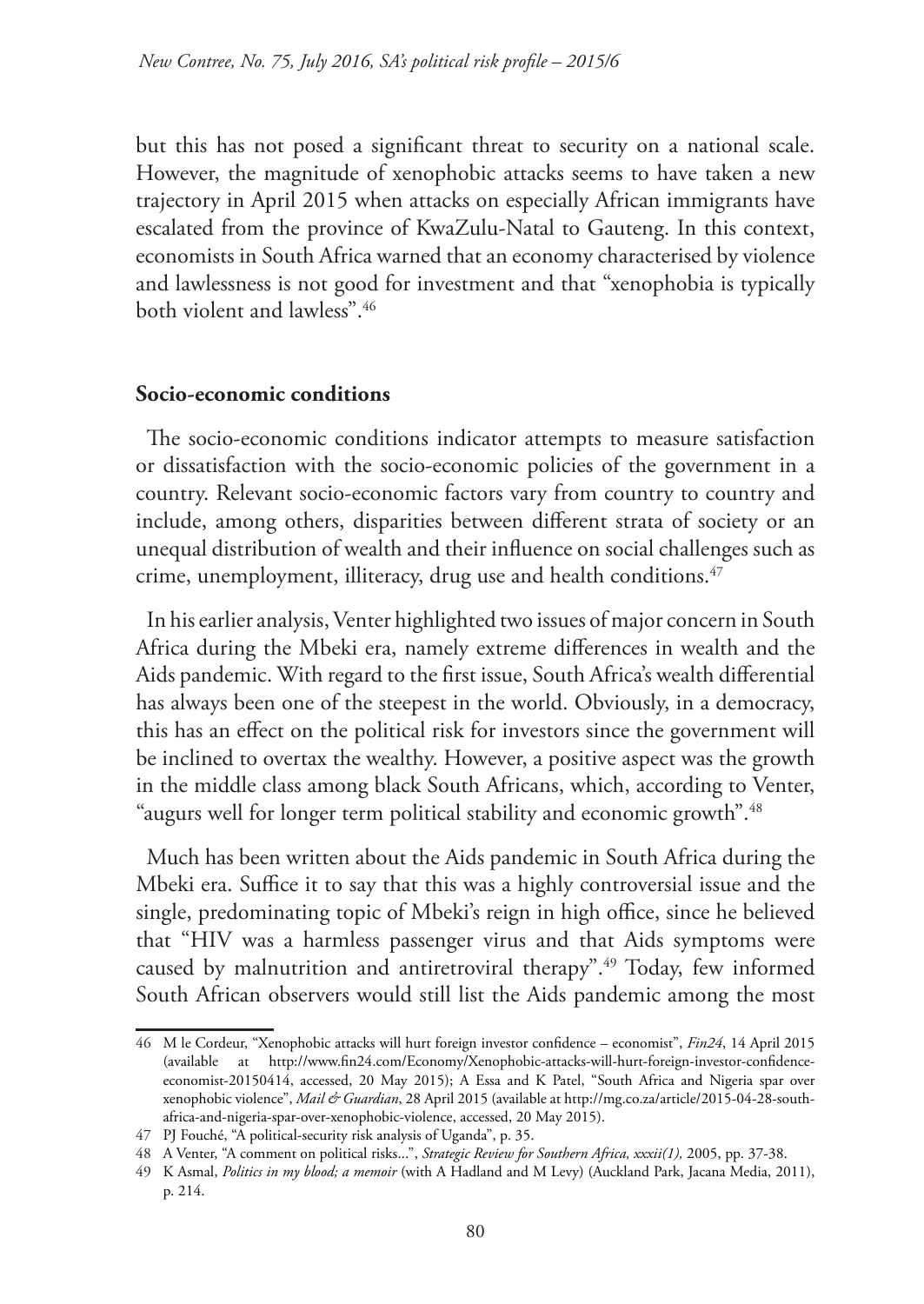acute challenges for the current South African government. In fact, the Zuma government has been issuing anti-retrovirals to patients on a national scale. Unfortunately, the same cannot be said of issues relating to unemployment, poverty and inequality. The so-called triple challenge, as it has been dubbed in South Africa, is widely regarded as South Africa's most vexing social and human-development predicament. As regards inequality, measured in terms of the Gini coefficient, South Africa, with a figure of 63,14, is listed much higher than developing countries such as Brazil at 54,69 and India at 33,90.<sup>50</sup>

Already in 2012, Mark Cutifani, chief executive officer of Anglo American, remarked that unemployment is "the most dispiriting in the short term, and potentially debilitating in the long term".<sup>51</sup> In terms of the official definition,<sup>52</sup> the unemployment rate in 2012 was  $23.9$  per cent,<sup>53</sup> but has increased to more than 26 per cent in 2015.<sup>54</sup> Of particular concern is that South Africa's unemployment is most acute in the 15–34 age cohorts.<sup>55</sup> Thus, underlying the general unemployment crisis is the fact that it is primarily a youth unemployment phenomenon. Small wonder that youth unemployment in South Africa is often described as a ticking time bomb.

The problem of youth unemployment is further underlined by figures of dispiritingly low levels of educational achievement in the 20 years and older cohort, as indicated in the latest census data (2011). Out of this group, 8,6 per cent recorded "no schooling" as their level of education, 12,2 per cent recorded "some primary", 4,6 per cent recorded "completed primary", and a staggering 33,8 per cent recorded "some secondary" education background. This means that one third of South Africans older than 20 years have not completed their secondary education. Furthermore, according to the latest census figures and related statistical data, 28,4 per cent of South Africans above 20 years of age have completed Grade 12 (in secondary education), while only 12,1 per cent have some form of post-school qualification.<sup>56</sup> Although these figures have improved gradually over the past decade,<sup>57</sup> these figures still spell high political risk and could result in future social instability.

<sup>50</sup> Quandl, "Gini Index by country", 2014 (available at http://www.quandl.com/demography/gini-index-bycountry, accessed, 17 June 2014).

<sup>51</sup> M Cutifani, "We need a roadmap", *Sunday Times Review*, 22 July 2012, p. 5.

<sup>52</sup> Persons who did not work, but were available to work in the reference period.

<sup>53</sup> Statistics South Africa, *Census 2011: Census in brief* (Pretoria, 2012), p. 56.

<sup>54</sup> Trading Economics, "South Africa unemployment rate 2000-2015" (available at http://www.tradingeconomics. com/south-africa/unemployment-rate, accessed, 25 June 2015).

<sup>55</sup> Republic of South Africa, Statistics South Africa, *Census 2011...*, p. 61.

<sup>56</sup> Republic of South Africa, Statistics South Africa, *Census 2011...*, pp. 48-49.

<sup>57</sup> Republic of South Africa, Statistics South Africa, *Census 2011: Fact Sheet* (Pretoria, 2012), p. 2.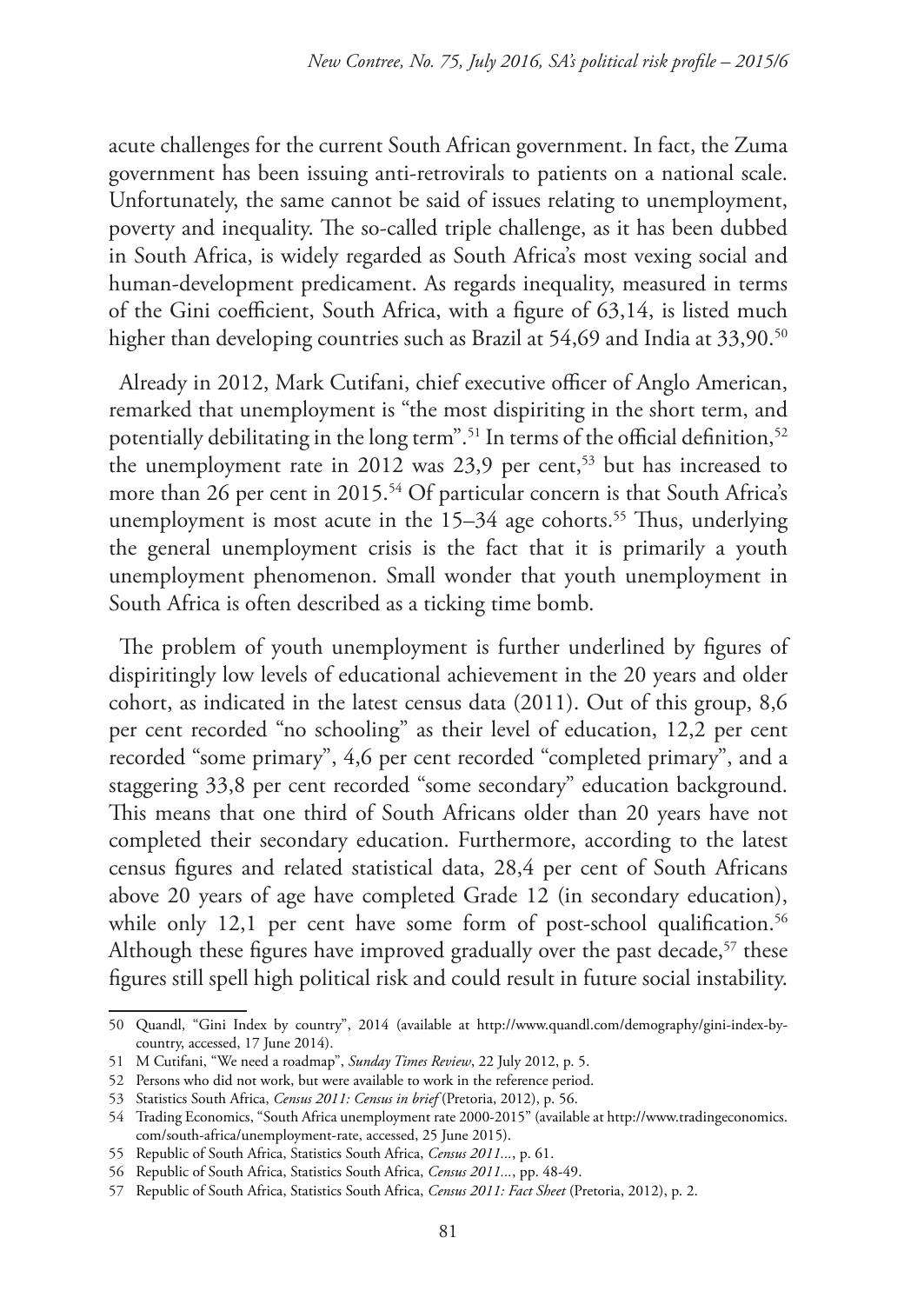It is obvious that problems in South Africa's schooling system cut deep and wide into matters relating to skilled labour in South Africa. The majority of the so-called born frees (born since April 1994) lack the skills employers require for employment. This results in economic alienation as well as alienation from the political mainstream, and hence this explains the frequency of youth participation in disruptive and sometimes violent street protests.<sup>58</sup>

It needs to be added that socio-economic conditions extend to frustrations beyond the schooling system. In October 2015, proposed tuition fee hikes at South African universities sparked student protests at an unprecedented scale countrywide, forcing the temporary closing of the country's universities. Black students especially claimed that they are from poor families and that fee increases as a result of shrinking state subsidies rob them of the opportunity to continue studying. Although the student protests revolved around student fees, these protests once again focused the attention on South Africa's deeper challenges relating to inequality and lack of economic growth – as well as frustrations underlying the outlook of many young South Africans around persisting levels of poverty, unemployment, lack of opportunity and even state corruption in the country.<sup>59</sup>

## **Safety and security**

This indicator or variable is also sometimes described as law and order.<sup>60</sup> Venter used this indicator to reflect on crime rates in South Africa as well as the measure of corruption in society. He cited safety and security in South Africa during the mid-2000s as one of the biggest concerns for foreign and local investors in South Africa. He also pointed out that South Africa measured badly on the Transparency International Corruption Index, having been listed  $48<sup>th</sup>$  out of 140. He concluded that crime, safety and security, as well as corruption posed a significant political risk to investors in South Africa.<sup>61</sup>

Fast forward to the present situation, Statistics South Africa (Stats SA) reports on the basis of their Victims of Crime Survey Data, that the threat

<sup>58</sup> Institute for Race Relations, "Born free but still in chains: South Africa's first post-apartheid generation" (Johannesburg, SAIIR, 2015), p. 24.

<sup>59</sup> BBC, "Why are South African students protesting?", 23 October 2015 (available at http://www.bbc.com/news/ world-africa-34615004, accessed, 7 November 2015).

<sup>60</sup> PJ Fouché, "A political-security risk analysis of Uganda", p. 36.

<sup>61</sup> A Venter, "A comment on political risks...", *Strategic Review for Southern Africa, xxxii(1),* 2005, p. 43.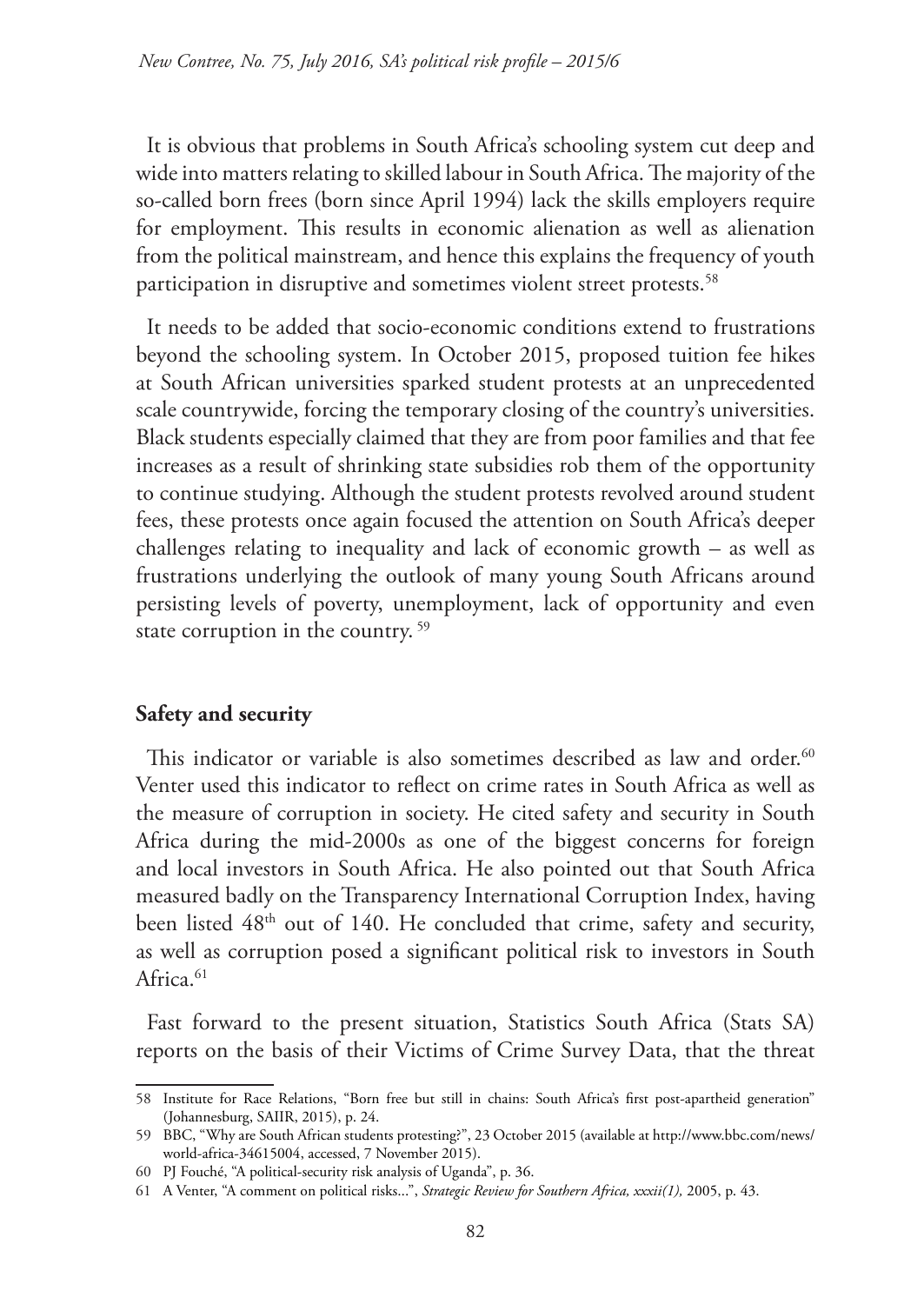of crime creates a climate of fear and anxiety in South Africa and that South Africans from all walks of life are dissatisfied with the level of personal safety they enjoy. From this report, it is clear that high levels of crime continue to be of concern in the country in spite of the constitutional provisions that South African citizens should be protected from all forms of violence, whether from public or private origin.<sup>62</sup>

During the September 2014 release of crime statistics (for 2013/14), SAPS National Commissioner, General Riah Phiyega, reported that there was an increase in the incidence of murder, attempted murder and robbery with aggravating circumstances. Over the past decade (2004/05 to 2013/14), murder decreased by 9,2 per cent, but an increase of 5 per cent was recorded in the 2013/14 financial year.<sup>63</sup> Moreover, an alarming 13 per cent increase in robberies and burglaries at business premises sparked the South African Chamber of Commerce and Industry (SACCI) to express concern over safety and security. This called for improved policing at malls, offices and factories around the country. In the words of SACCI CEO, Neren Rau, "Crime is already a significant cost factor for many businesses due to expenses made on security and higher insurance premiums. A single incident of burglary, robbery or hijacking disrupts business operations for several days that, in total, impose a significant cost on the South African economy." SACCI also stated that the combined figure of 92 215 incidents of robberies and burglaries at business premises during 2013/14 translated into at least R500 million in lost production – a figure that excludes repair and replacement costs. $64$ 

Lastly, as far as corruption goes, in recent times, South Africa has slipped further down on Transparency International's Corruption Perceptions Index. From 2010, the country's ranking has steadily declined from  $54<sup>th</sup>$  to  $69<sup>th</sup>$  of the countries surveyed in 2012<sup>65</sup> to  $67<sup>th</sup>$  in 2014.<sup>66</sup> Although the regulatory environment in South Africa has continuously improved, corruption is rife

<sup>62</sup> Statistics South Africa, "Exploration of the extent and circumstances surrounding housebreaking/burglary and home robbery 2010–2011: In-depth analysis of the Victims of Crime Survey data", *Crime Statistics Series Volume I* (Pretoria, 2014), p. 1.

<sup>63</sup> Polity.org.za, "2013/14 Crime stats released", *Polity.org.za*, 22 September 2014 (available at http://www.polity. org.za/article/201314-crime-stats-released-2014-09-19, accessed, 22 September 2014).

<sup>64</sup> *Polity.org.za*, "Sacci concerned about increase in crimes against business", *Polity.org.za*, 22 September 2014 (available at http://www.polity.org.za/article/sacci-concerned-about-increase-in-crimes-against-business-2014-09-19, accessed, 22 September 2014).

<sup>65</sup> Transparency International, "Corruption perceptions index 2012", 2012 (available at http://www.transparency. org/cpi2012/results, accessed, 19 June 2014).

<sup>66</sup> Transparency International, "Corruption perceptions index 2014: Results", 2015 (available at https://www. transparency.org/cpi2014/results, accessed, 24 June 2015).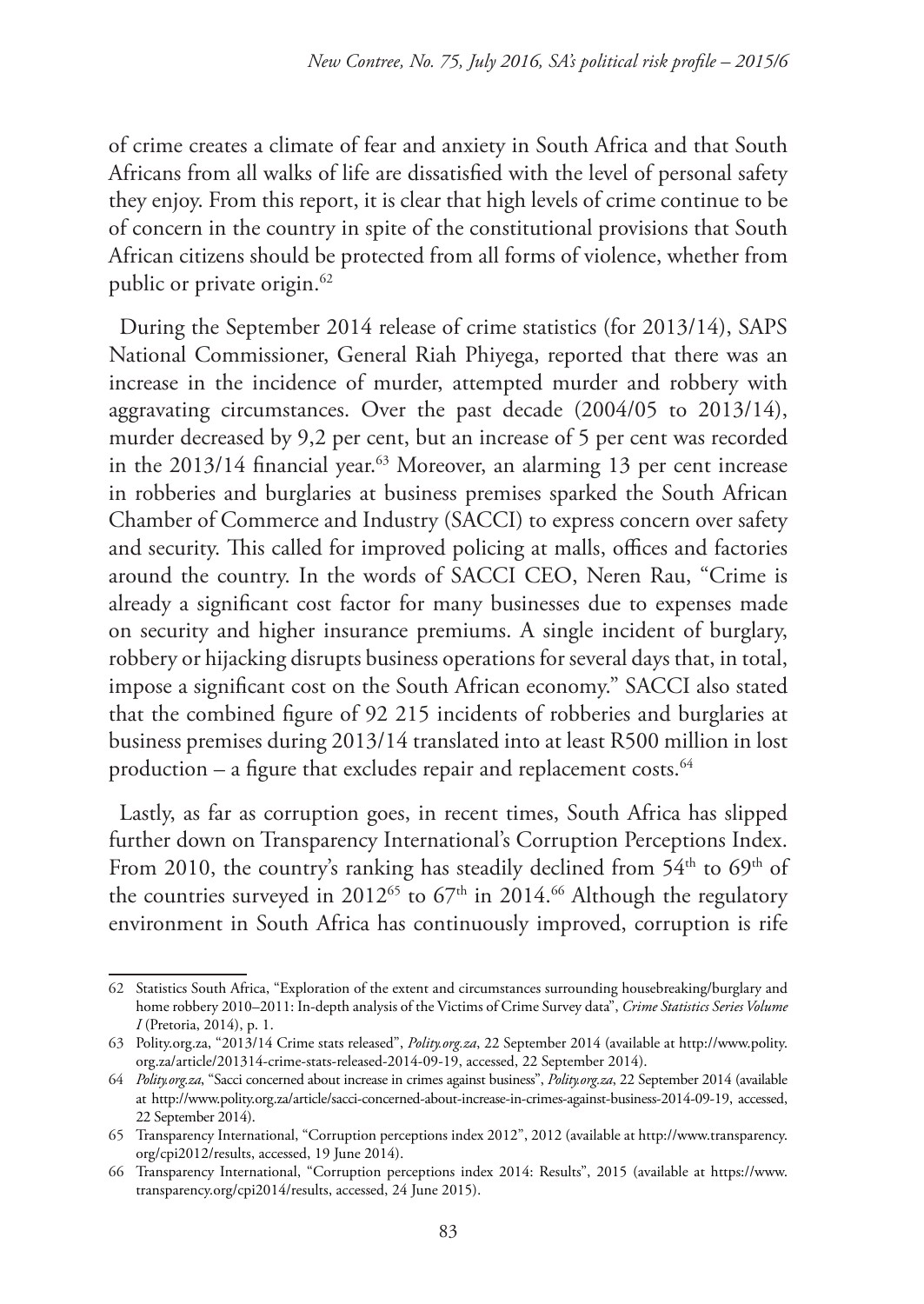in the granting of government contracts. The Broad-Based Black Economic Empowerment Strategy has also been widely criticised for too much preferential treatment to a handful of black elites in relation to receiving government contracts. It has overnight turned many politicians and persons with the "right" political connections into multi-millionaires  $\sigma$  – a point also raised by Venter a decade ago.<sup>68</sup>

#### **Racial, ethnic and language cleavages**

Fouché explains that countries with high levels of ethnic tension are generally awarded poor ratings as these societies generally represent "a negative political environment". Likewise, the dominance of a particular society by a single religious group tends to lead to the exclusion of other religions from political or social structures.<sup>69</sup> Venter observed that in the mid-2000s, South Africa experienced colour/racial and ethnic divisions in society that were substantial and exclusionist. These differences were deep and a potential source of tension. In addition, support from the voting population for political parties was mostly racially based.70

More recently, in a study conducted on behalf of the Institute for Justice and Reconciliation (IJR), Wale found that 53,6 per cent of South Africans agreed that it is possible to create a single united South African nation, while 13,3 per cent disagreed with this sentiment. Others were uncertain. In essence, not only do the majority of South Africans desire a united South Africa, but the majority are also of the view that this is possible.<sup>71</sup> Lefko-Everett even asserts that as time goes by, South Africans will become increasingly less likely to identify race as the most significant or biggest division in the country. Instead, the gap between rich and poor is most frequently identified as the "fault line" that runs through South African society.<sup>72</sup> However, Wale puts this in perspective with the following findings: $73$ 

<sup>67</sup> *News24*, "The black economic empowerment", 27 January 2014 (available at http://www.news24.com/ MyNews24/The-Black-Economic-Empowerment-20140127, accessed, 24 June 2015).

<sup>68</sup> A Venter, "A comment on political risks...", *Strategic Review for Southern Africa, xxxii(1),* 2005, p. 40.

<sup>69</sup> PJ Fouché, "A political-security risk analysis of Uganda", pp. 36-37.

<sup>70</sup> A Venter, "A comment on political risks...", *Strategic Review for Southern Africa, xxxii(1),* 2005, pp. 39-40.

<sup>71</sup> K Wale, "Confronting exclusion: Time for radical reconciliation", *SA Reconciliation Barometer Survey: 2013 Report* (Cape Town, Institute for Justice and Reconciliation, 2013), p. 13.

<sup>72</sup> K Lefko-Everett, "I would rather socialise with my own guy", *SA Reconciliation Barometer: Tracking sociopolitical trends*, 10(3), 2012, p. 12.

<sup>73</sup> K Wale, "Confronting exclusion...", p. 33.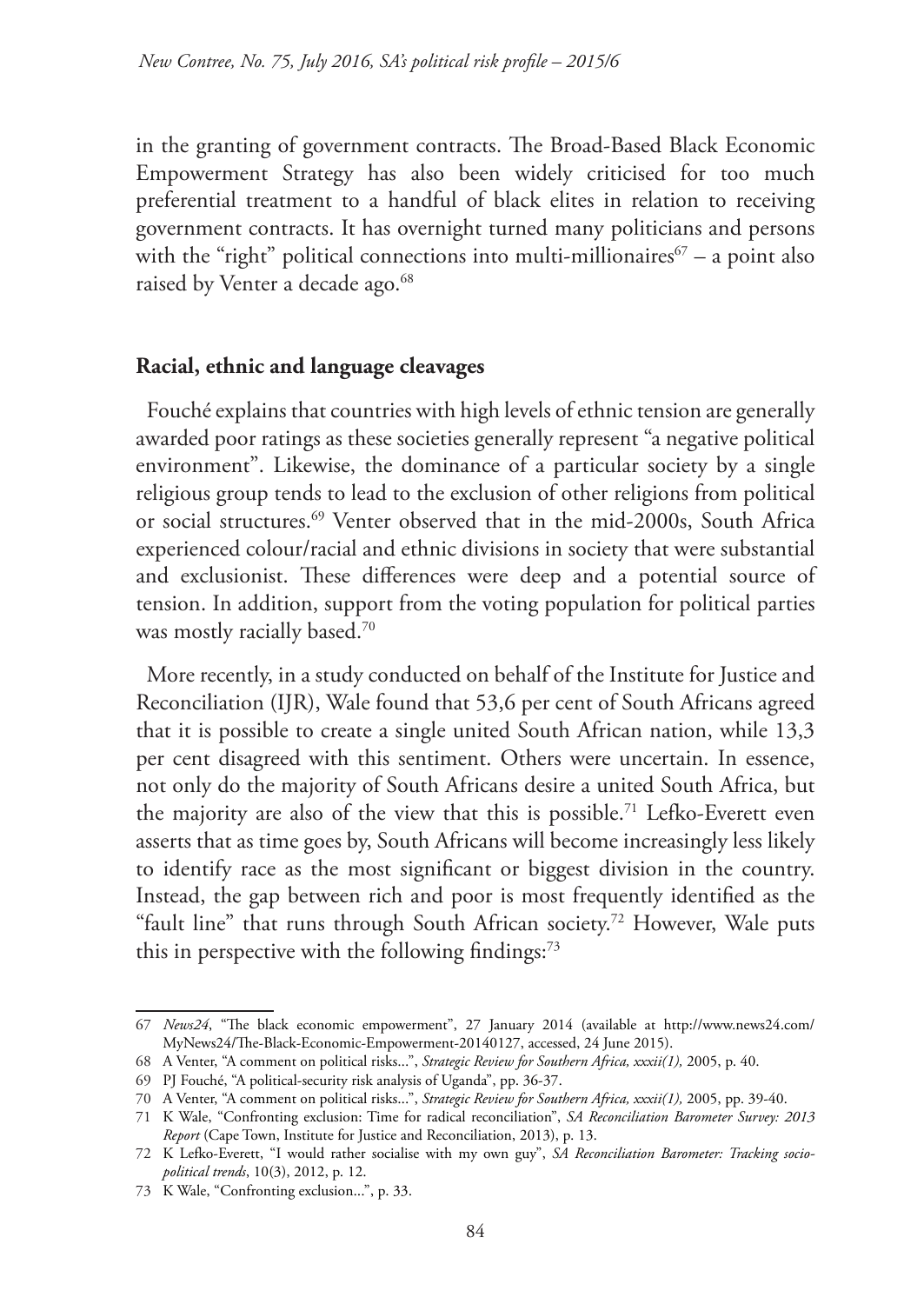... although economic class is highlighted as the biggest division in South Africa, it only features at fifth place on the list of identity associations. This is an important finding as it demonstrates that even though class inequality divides South Africans at the material level, racial and language inequality divides South Africans at the symbolic level of identity construction and exclusion.

On the positive side, research shows there has been a growing black share of the middle class which suggests that race may be becoming disassociated from class. There is not quantitative certainty of the magnitude of this shift, but it appears that the middle class in South Africa is becoming more racially representative.74 This shows a movement towards the normalisation of society. This should be considered against the view of Lefko-Everett that:<sup>75</sup>

... [a]s time passes, generations change and the lived memory of apartheid fades, will historically defined racial identities be overtaken by stronger associations built around income and class? Some seem to think this is happening already, including a number of participants in a qualitative study conducted by the Institute for Justice and Reconciliation in 2011. One explained, 'before we had social classes that were based on race. Today we have classes based on your social status. How much money you have.'

On the negative side, more complaints of racial hate speech have been submitted to the Equality Court in 2014–2015 than during the previous year, up from 242 to 328. Moreover, in the past years, a number of well-known personalities landed up in trouble over comments on social media platforms that can simplistically be regarded as either anti-white or anti-black. According to Dr Piet Crouwkamp, a Johannesburg-based political analyst, "[t]he general political pressure builds up and the current rhetoric is a manifestation of what is going on below the surface." Tensions around identities of colour also coincide with increasing competitiveness between the ANC, the DA and the EFF, as well as a lack of strong economic growth and limited economic opportunities. Still, Dr Frans Cronje, CEO of the South African Institute of Race Relations (SAIRR), a leading think-tank in the field of research on race relations, maintains that the majority of South Africans are "moderate people" and that a "hysterical

<sup>74</sup> RESEP (Research on Socio-Economic Policy), "The emergent South African middle class", Stellenbosch University, 2015 (available at http://resep.sun.ac.za/index.php/projects/emergent-middle-class-in-south-africa/, accessed, 26 June 2015).

<sup>75</sup> K Lefko-Everett, "I would rather socialise with my own guy", *SA Reconciliation Barometer: Tracking Socio-Political Trends*, 10(3), 2012, p. 12.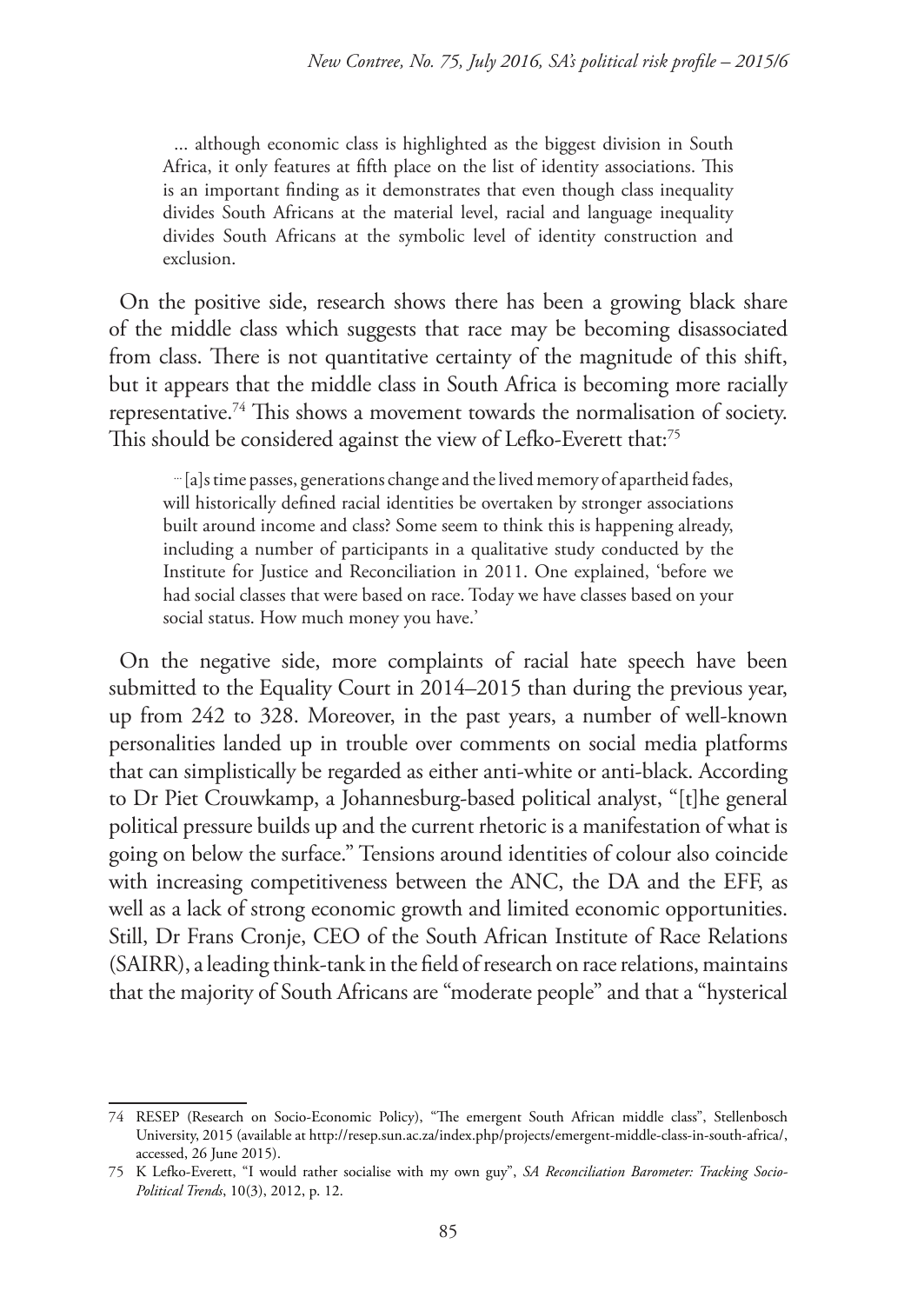minority" drives public debate and opinion in the country.<sup>76</sup> Thus race relations are more positive than what newspapers and commentators tend to project.

#### **Trade union activism and labour policy**

Venter stated that union activism was the one potentially serious societal political risk that remains an issue in the post-apartheid state. The political dynamics of this variable revolve around the long-term historical alliance between the ANC and the black-dominated Congress of South African Trade Unions (Cosatu). Therefore, the ANC government has always been sensitive to trade union pressure, although quite visible tensions between government and the trade unions have been the order of the day.<sup>77</sup>

With reference to South Africa's labour legislation, Venter observed that a marked increase in the regulatory environment for businesses since 2000 has remained prevalent. Additional bureaucratic measures have been put into place with regard to the protection of workers, resulting in a perception among investors that labour laws are inflexible. The labour force has increasingly been seen as overprotected by law, and labour productivity is viewed as low from a business point of view. Furthermore, organised labour has constantly been driven by the view that greater state intervention in the economy is needed. Where elements in government have attempted to critically assess and deal with inflexibility in South Africa's labour legislation, such attempts have been met with fierce reaction from the labour unions.<sup>78</sup>

Given the importance of the mining sector to South Africa's economy, many questions have been asked about the continuing vigour of the South African economy after the sector faced sustained labour tension and strikes that have severely crippled the mining industry in recent years. Naturally, investors have been looking for solid reassurances from government concerning the health of the South African economy. In view of this, the former Minister in the Presidency, Trevor Manuel, acknowledged, "you are dealing with an environment where there's exchange rate volatility and you need, at least, to secure industrial peace in order to ensure that we can attract and retain the

<sup>76</sup> M Lamprecht, "Rise in hate speech a sign of the times", *News24*, 11 November 2015 (available at http://www. news24.com/SouthAfrica/News/rise-in-hate-speech-a-sign-of-the-times-20151111, accessed, 15 March 2016).

<sup>77</sup> A Venter, "A comment on political risks...", *Strategic Review for Southern Africa, xxxii(1),* 2005, p. 41.

<sup>78</sup> A Venter, "A comment on political risks...", *Strategic Review for Southern Africa, xxxii(1),* 2005*,* pp. 44-45.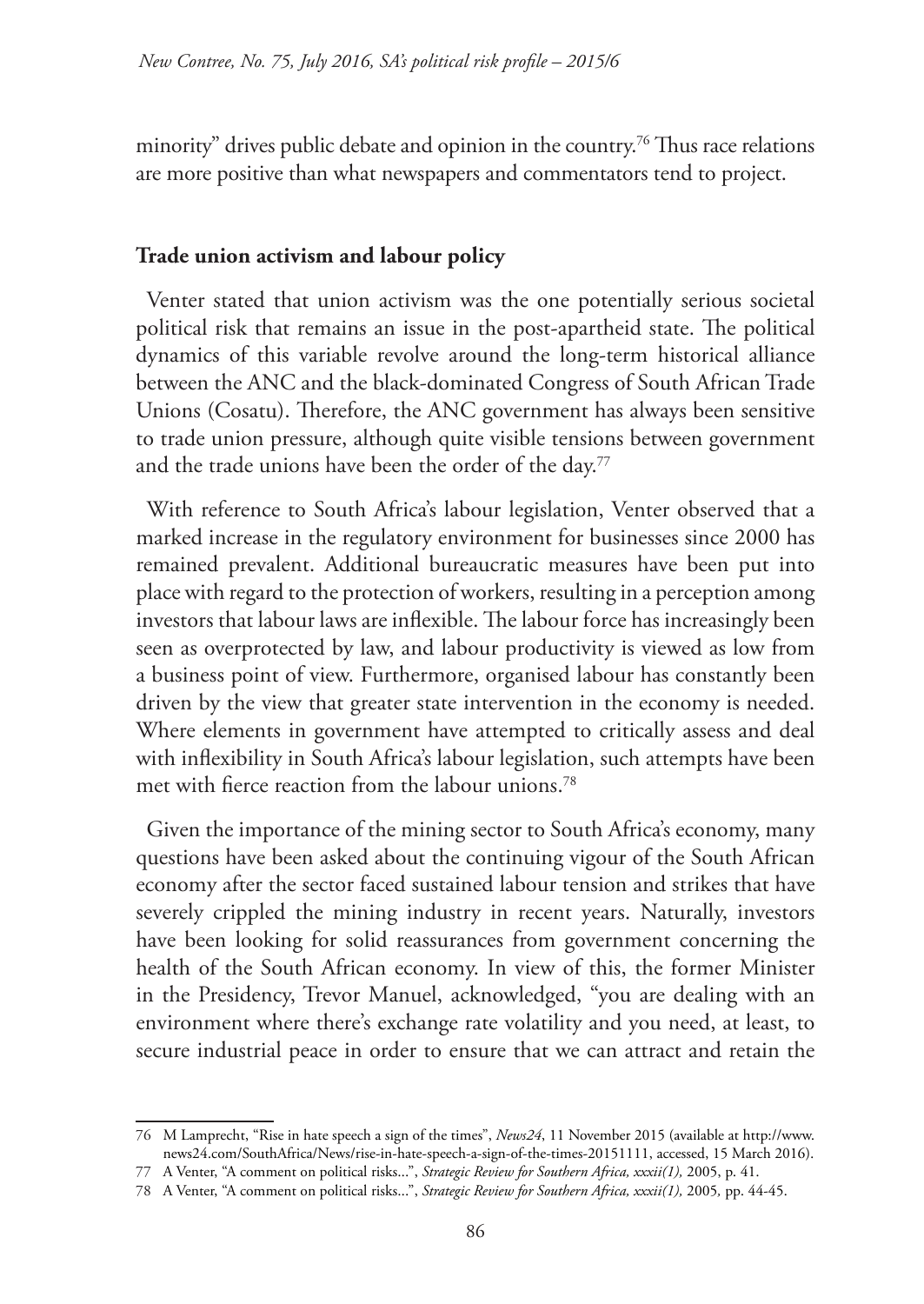investment and look to the mining industry because it is so fundamentally important to the South African economy".79

Many commentators seem to support the general view that the Marikana dynamics have brought a new dimension to the challenge of labour unrest in South Africa.<sup>80</sup> It should be noted here that the mining industry has especially been hit hard when so-called 'wildcat strikes' turned into tragedy at Lonmin's Marikana mine in the Rustenburg area of North West, a province in South Africa, when 34 miners were killed and many more injured by police action on 16 August 2012. This followed a series of preceding violent incidents which led to the deaths of several miners, police officials and security personnel, involving SAPS, Lonmin security, the leadership of the National Union of Mineworkers (NUM), the largest trade union in the mining industry), and the striking Lonmin workforce. The Marikana event focused the attention of the international community on South Africa's economic dynamics.<sup>81</sup>

From 23 January to 26 June 2014, South Africa faced its longest and most expensive mining strike ever when the world's three largest platinum producers failed to meet union demands. This strike has resulted in one of the worst quarter-on-quarter mining cutbacks in the *gross domestic product (*GDP) since the 2009 recession.<sup>82</sup> A recent report on structural reform in South Africa by Nedbank Capital points out that the strike was merely the continuation of an intensifying trend of antagonistic labour relations in South Africa. From a business point of view, the strike formed part of a worrisome tendency toward longer and more acrimonious strikes. The foundations of this trend are a consequence of an extremely rigid labour market, which has led to a decrease in the country's global competitiveness in the manufacturing sector. The rigidity of the labour market is clear from the fact that the number of people employed in South Africa is slightly more than 13 million. That figure was first reached in 2006. It has varied little in recent years and in fact, has remained more or less constant around that figure.

<sup>79</sup> L Donnaly, "'SA's economy depends on mining labour relations', says Manuel", *Mail & Guardian*, 4 February 2014 (available at http://mg.co.za/article/2014-02-04-sas-economy-depends-on-mining-labour-relations-saysmanuel, accessed, 6 June 2015).

<sup>80</sup> P Oppelt, "Fiddling in denial while a strange new tension burns", *Sunday Times Review*, 7 October 2012, p. 5.

<sup>81</sup> M Nkosi, "South Africa's Lonmin Marikana mine clashes killed 34", *BBC News Africa*, 17 August 2012 (available at http://www.bbc.com/news/world-africa-19292909, accessed, 15 October 2013).

<sup>82</sup> A Mitchley, *The Citizen*, "Mining strike could hurt us all soon – Economist", 12 June 2014 (available at http:// citizen.co.za/185452/mining-strike-hurt-us-soon-economist/, as accessed on 12 June 2014).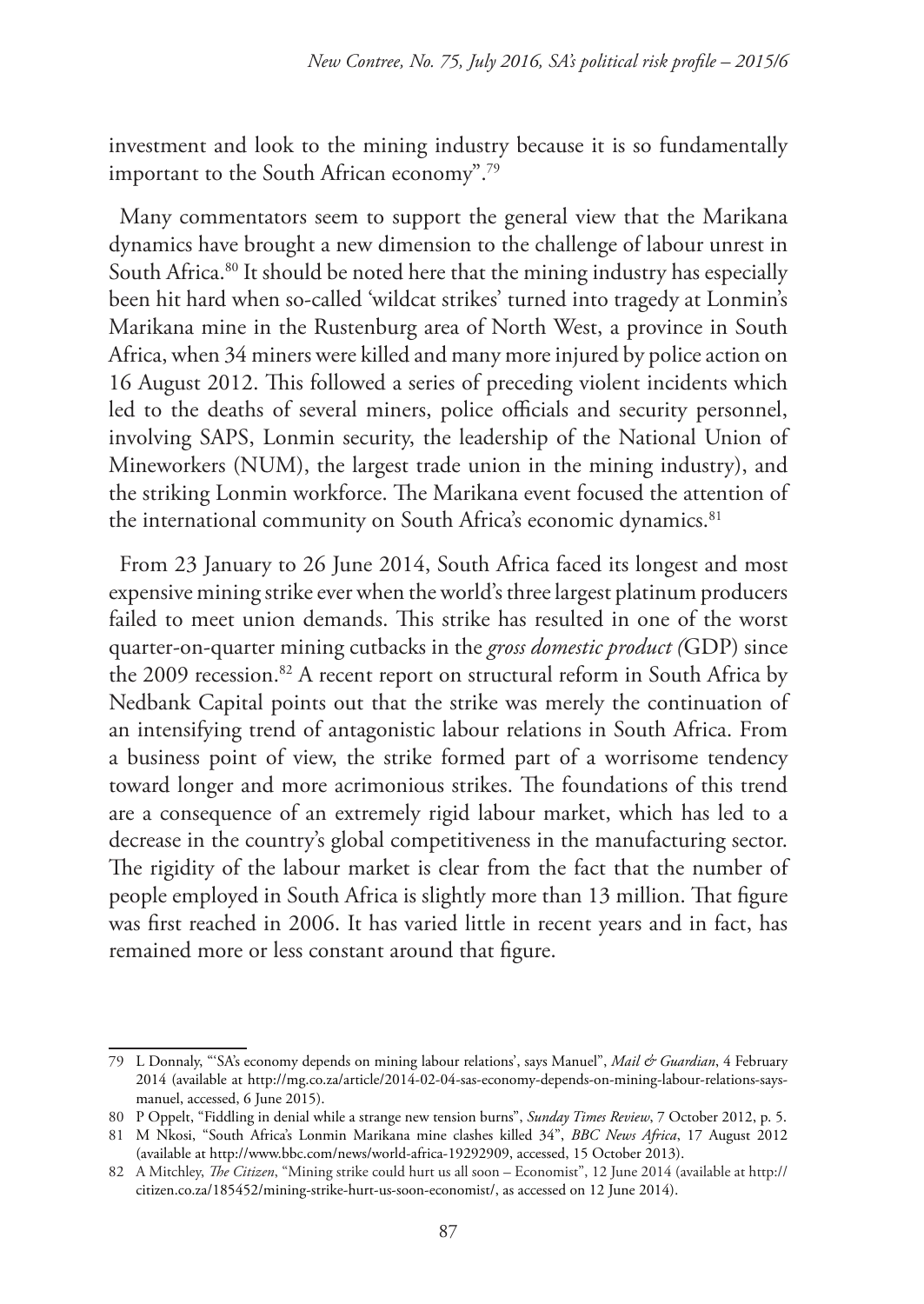As far as Venter's impressions on a long-term historical alliance between the ANC and the major labour unions are concerned, *Financial Mail* shares the view that the party has "instinctively" favoured the unions over business ever since the ANC took office in 1994. The legislation of the late 1990s has often been described as "most labour-friendly", but also least likely to stimulate job creation. Moreover, and even more worrisome in a present-day context is the observation that the unions' "disrespect for the law became part of their DNA … the biggest danger of the strike is that it catalyses an inflationary spiral of wage demands and intensifies the hostile management/ labour scenario in other industries".<sup>83</sup>

The implications of the above-mentioned should certainly be a cause for concern. According to the 2013/14 and 2014/15 World Competitiveness Reports of the World Economic Forum, South Africa has dropped markedly in all of the indicators relating to labour rations from the previous years. Out of 148 economies, South Africa currently ranks 113<sup>th</sup> for labour market efficiency. Specifically, it ranks  $139<sup>th</sup>$  for its rigid "hiring-and-firing practices",  $143<sup>th</sup>$  for lack of flexibility in wage determination by companies, and  $144<sup>th</sup>$  for co-operation in labour–employee relations.<sup>84</sup> This area of economic activity clearly spells more risk than during the two previous decades.

#### **Macro-political and macro-economic circumstances**

Venter analysed the macro-political circumstances in South Africa in the mid-2000s in terms of four sub-variables, namely income tax, structural problems in the economy, some macro-economic indicators, and the ability to attract FDI. In brief, Venter first contended that, by international standards, personal income tax and company tax were high. Secondly, he argued that South Africa experienced a number of serious structural problems in its economy relating to issues such as trained human capital, a low savings rate and a comparably low productivity rate. Thirdly, he attended to the country's fiscal and monetary policies, which he described as "defensible". Lastly, he attended to South Africa's ability to attract FDI. In brief, he argued

<sup>83</sup> *Financial Mail*, "Editorial: Thuggery and political posturing", 10 June 2014 (available at http://www. financialmail.co.za/opinion/editorial/2014/07/10/editorial-thuggery-and-political-posturing, accessed, 15 July 2014).

<sup>84</sup> K Schwab (ed.), *The Global Competitiveness Report 2014-2015* (Geneva, World Economic Forum, 2014), p. 39; p. 341; K Schwab (ed.), *The Global Competitiveness Report 2013-2014* (Geneva, World Economic Forum, 2013), p. 43.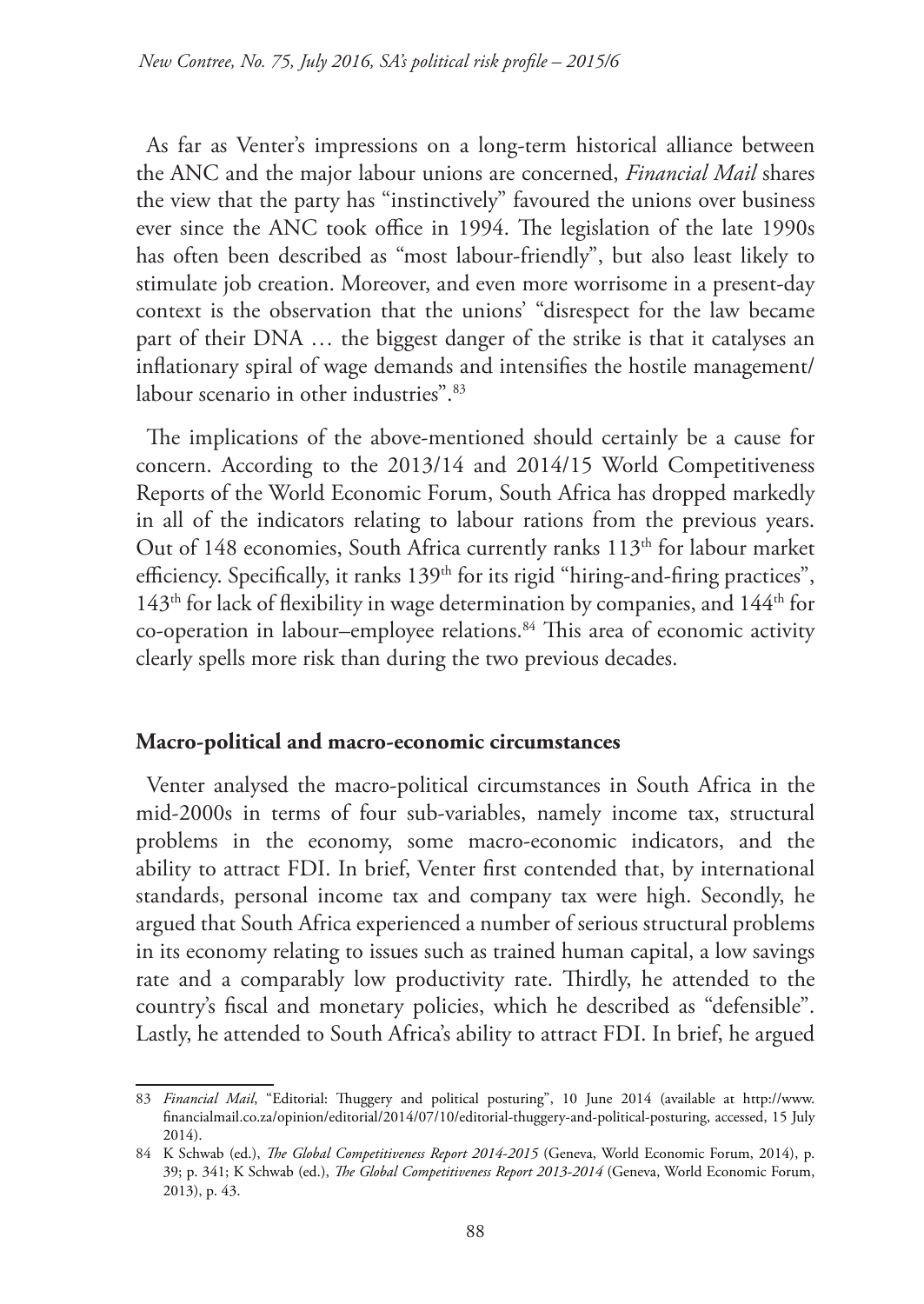that government was generally prudent and pragmatic in macro-economic management since 1994, but that elements in the ANC alliance, specifically Cosatu, were decidedly anti-business in their political-economic approach.85

Without going into much detail, based on the above-mentioned variables, it could be argued that little has changed since the mid-2000s. South African economist Mike Schussler maintains that South Africa has a higher taxto-GDP revenue than most countries. This pertains to both personal and corporate taxes and as such does not facilitate foreign investment. What is more, South Africa has one of the smallest tax bases in the world and is one of the countries with the fewest number of employers and companies paying tax.86 In other words, the country is characterised by large income and taxable income inequality.

Secondly, as far as pertinent structural problems in the economy are concerned, schooled labour and trained human capital are among the most serious challenges in present-day South Africa. Furthermore, according to research, labour productivity – measured as output per worker per unit of capital in South Africa – has shown a decline of  $32,5$  per cent since  $1967$ .<sup>87</sup> Without going into detail on calculating labour productivity, and accepting the fact that there are differences about the measuring of productivity in South Africa, analysts are mostly in agreement that the public sector is suffering much more from poor labour productivity than the private sector does. Another challenge is that government debt has risen from a low of 27,3 per cent of GDP in 2008/09 to 45,8 per cent of GDP in 2013/14. The figure is projected to rise to 48,3 per cent of GDP in 2016/2017. Since this figure represents the largest debt level (as a ratio of GDP) that South Africa has experienced in almost twenty years, it is certainly a source of concern.<sup>88</sup>

<sup>85</sup> A Venter, "A comment on political risks...", *Strategic Review for Southern Africa, xxxii(1),* 2005, pp. 46-49.

<sup>86</sup> M Schussler, "Are South African companies in the highest taxed in the world?", *Economists.co.za*, July 2014 (available at http://www.economists.co.za/blog/index.php?/essays/2014/07/are-south-african-companies-thehighest-taxed-in-the-world/, accessed, 24 June 2015); M Schussler, "The political correctness of tax myths: Is South Africa being fairly compared?", *Moneyweb*, 24 June 2014 (available at http://www.moneyweb.co.za/ archive/the-political-correctness-of-tax-myths/, accessed, 24 June 2015).

<sup>87</sup> K Naicker, "SA labour productivity at its lowest in 46 years", *Unisa News & Media*, 23 January 2014 (available at http://www.unisa.ac.za/news/index.php/2014/01/sa-labour-productivity-at-its-lowest-in-46-years/, accessed, 21 July 2014); *News24*, "Poor productivity holding back business", 20 August 2012 (available at http://www. fin24.com/Economy/Poor-productivity-holding-back-business-20120820, accessed, 23 November 2012).

<sup>88</sup> Stanlib, "SA national budget 2014/15. A solid budget with few surprises that adheres to fiscal discipline", 2014 (available at http://www.stanlib.com/ECONOMICFOCUS/Pages/SANationalBudget20142015.aspx, accessed, 27 October 2014).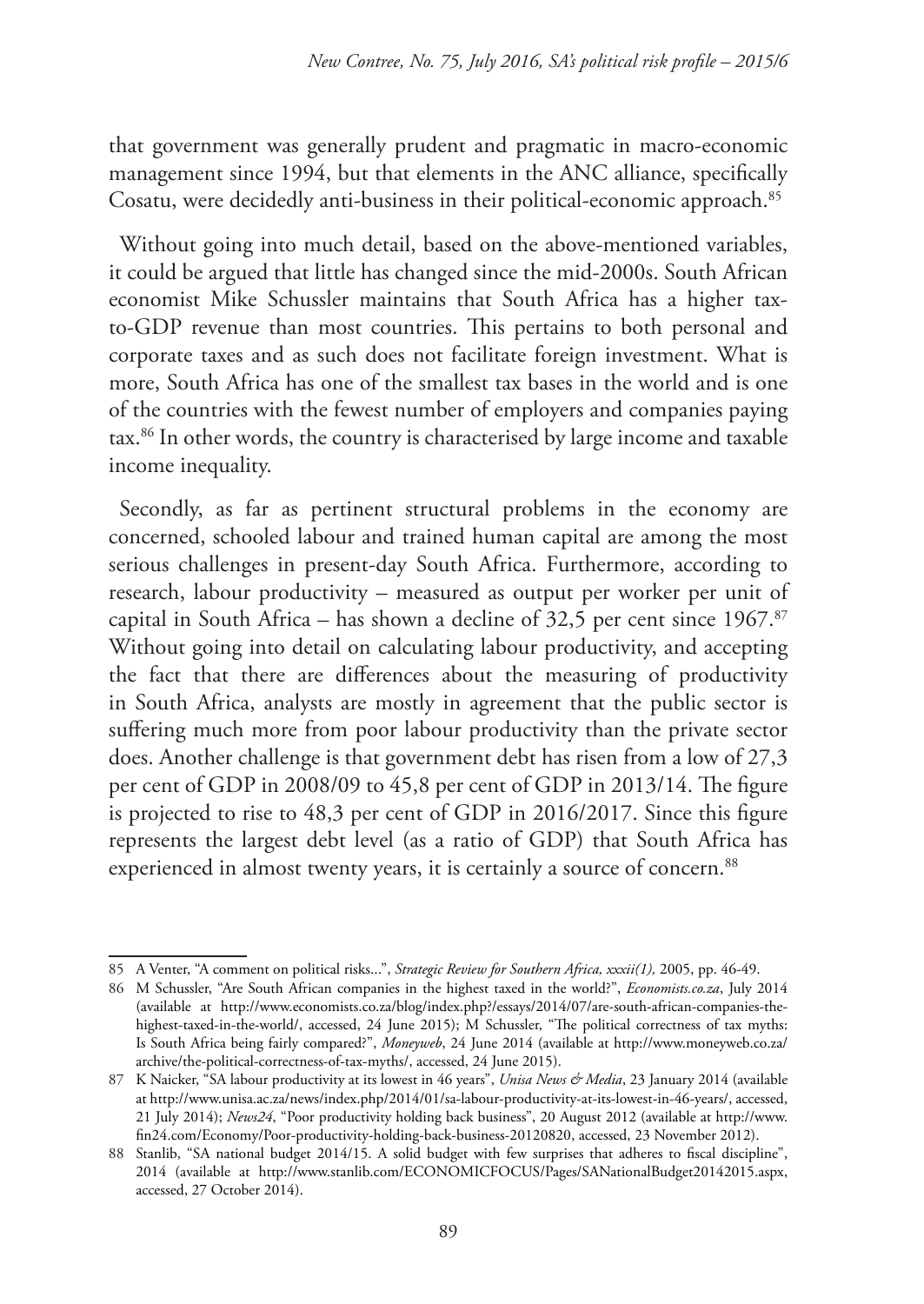Thirdly, the International Monetary Fund (IMF) stated in its 2013 country report that advancing structural reforms – by specifically implementing the National Development Plan (NDP) and allowing for more competition and flexibility in labour and product markets – is imperative to achieve faster growth and job creation. At the same time they contend, "[l]imited reform progress leads to an inexorable buildup of vulnerabilities". A reason for concern from their view is that sections of the tripartite alliance (ANC, South African Communist Party and Cosatu) have opposed the NDP as a blueprint for future development, which together with the relatively poor implementation record of structural reforms leaves many investors sceptical about prospects for major structural change. The political debate over the direction of economic policy has likewise led to policy uncertainty.<sup>89</sup>

Officially, the South African government recognises the importance of promoting trade and inward investment, and building trade and investment relations. It is committed to play a role in the promotion of economic development and meaningful participation in the global economic and trade environment, as well as to strengthen trade and investment links with key economies.90 Yet, local business leaders complain that the earlier trust between the business sector and government during the Mandela era has been replaced by tension between the two sectors, and at times, even a hostile, anti-business attitude on the part of government towards business. Only a few chosen businessmen reportedly have access to President Zuma and that is because of their party political affiliation.<sup>91</sup> In short, there is no (or very little) cohesive approach between business and government on how to approach and tackle the multiple social economic issues currently facing the country.<sup>92</sup> In fact, government hostility to business often results in slower economic growth.

Most importantly, in a statement released by an IMF team who visited South Africa in June 2015, it was stated, "severe electricity shortages, the worst since 2008" have been the most important obstacle to growth. Suffice it to say that South Africa's beleaguered power utility, Eskom, was unable to meet electricity demand for much of 2015, and in November 2014 reintroduced a tortuous schedule of so-called load shedding or rolling blackouts. Against

<sup>89</sup> IMF (International Monetary Fund), "South Africa 2013 Article iv consultation", *IMF Country Report*, 13(303), 2013, pp. 3-5.

<sup>90</sup> Department of Trade and Industry, "Trade, exports and investment", 2015 (available at http://www.thedti.gov. za/trade\_investment/trade\_investment.jsphttp://www.thedti.gov.za/about\_dti/tisa.jsp, accessed, 24 June 2015).

<sup>91</sup> C Barron, "Why business and the ANC fell out of love", *Sunday Times: Business Times*, 30 March 2014, p. 9.

<sup>92</sup> B Whitfield, "Tick, tock, time is running out", *Sunday Times: Business Times*, 10 May 2015, p. 6.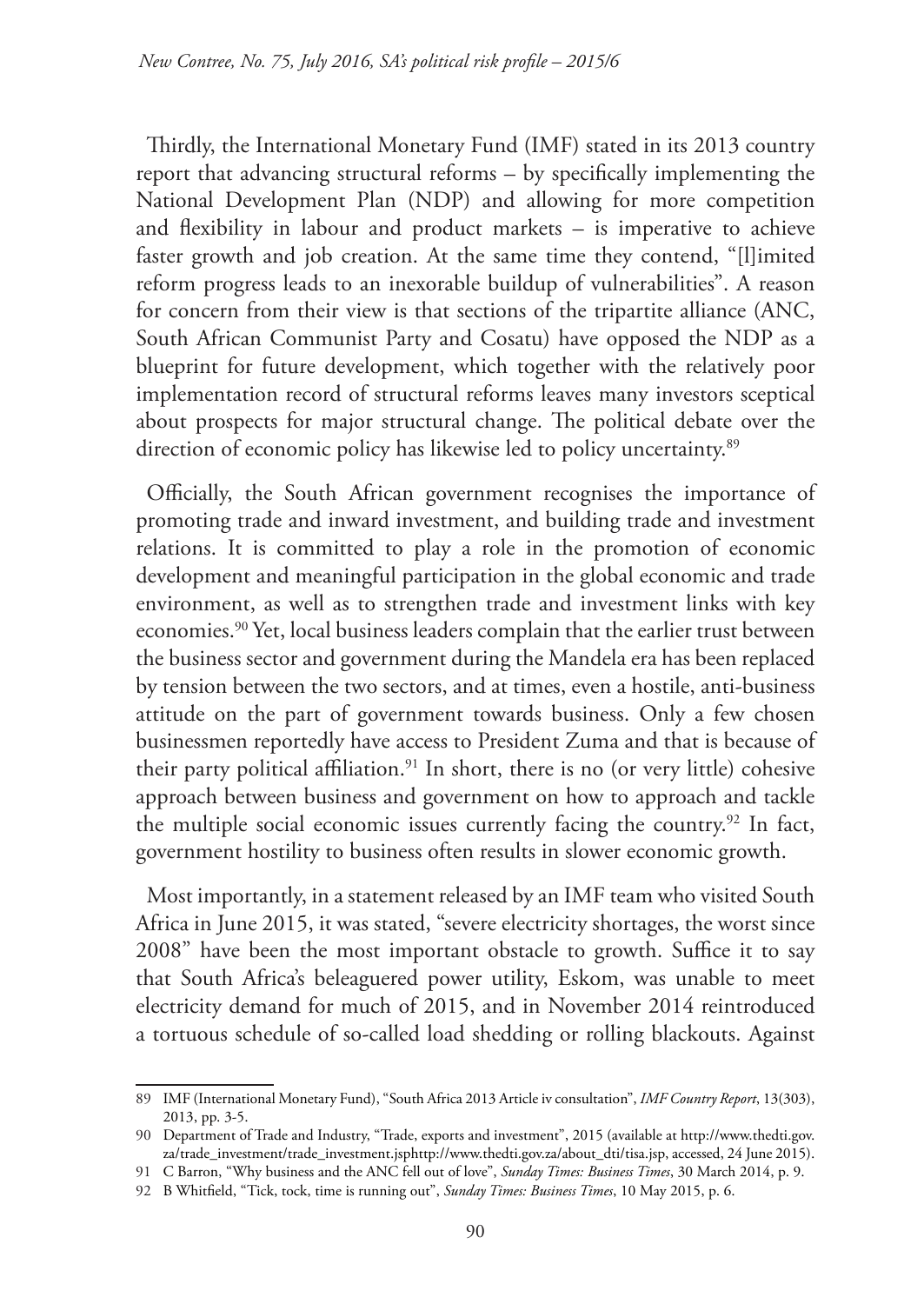this background, the IMF team observed that this has turned out to be "the greatest obstacle to growth, reducing economic activity, sapping confidence, and discouraging investment".<sup>93</sup>

A positive aspect, however, relates to the point that the ANC ditched the concept of "strategic nationalisation" of the mining industry in favour of "strategic state ownership" in the mining sector through equity, and a state-owned mining company as its facilitating vehicle through which the state would acquire a share in future mining activities. This brought more certainty to a matter that has been a major political issue within the ANC and something that took centre stage at the ANC's national policy conference in July 2012 in Gauteng. $94$ 

A final matter to be recorded under macro-political and macro-economic circumstances relates to the direction of South Africa's foreign policy. A sharp turn has been taken in South Africa's foreign policy in relation to a more hostile attitude taken towards South Africa's traditional trade partners in the North, that is the European Union and the United States. This occurred after President Thabo Mbeki made way for President Jacob Zuma in 2009. President Zuma views multinational formations such as the BRICS (Brazil, Russia, India, China and South Africa) as important forums on which to cast his own foreign policy legacy, and under his leadership, foreign policy gradually took on a strongly "anti-western undertone". Increasingly, critics in the academic sector feel the need for South Africa to pursue a "multiidentity global economic governance policy", instead of its current "singular strategy" with regard to its identification and association with the BRICS formation. The latter especially concerns an ideological tilting towards China and a growing secrecy around bilateral relations and economic diplomacy with Russia within South Africa's foreign policy.<sup>95</sup>

## **Administrative (in)competence in government**

Fouché explains that the less responsive a government is to its citizenry, the more likely it is to change into a repressive society, and conversely, the more

<sup>93</sup> IMF (International Monetary Fund), "South Africa: Concluding statement of an IMF staff visit", 23 June 2015 (available at http://www.imf.org/external/np/ms/2015/062315.htm, accessed, 25 June 2015).

<sup>94</sup> C Kgosana, S Ngalwa, G Matlala and S Shoba, "Chaos at ANC indaba", *Sunday Times*, 1 July 2012, p. 1.

<sup>95</sup> AS Alexandroff, "South Africa's place in an economic global order", *GEGAFRICA*, 8 January 2015 (available at http:// www.gegafrica.org/g20-blog/south-africa-s-place-in-an-economic-global-order, accessed, 21 September).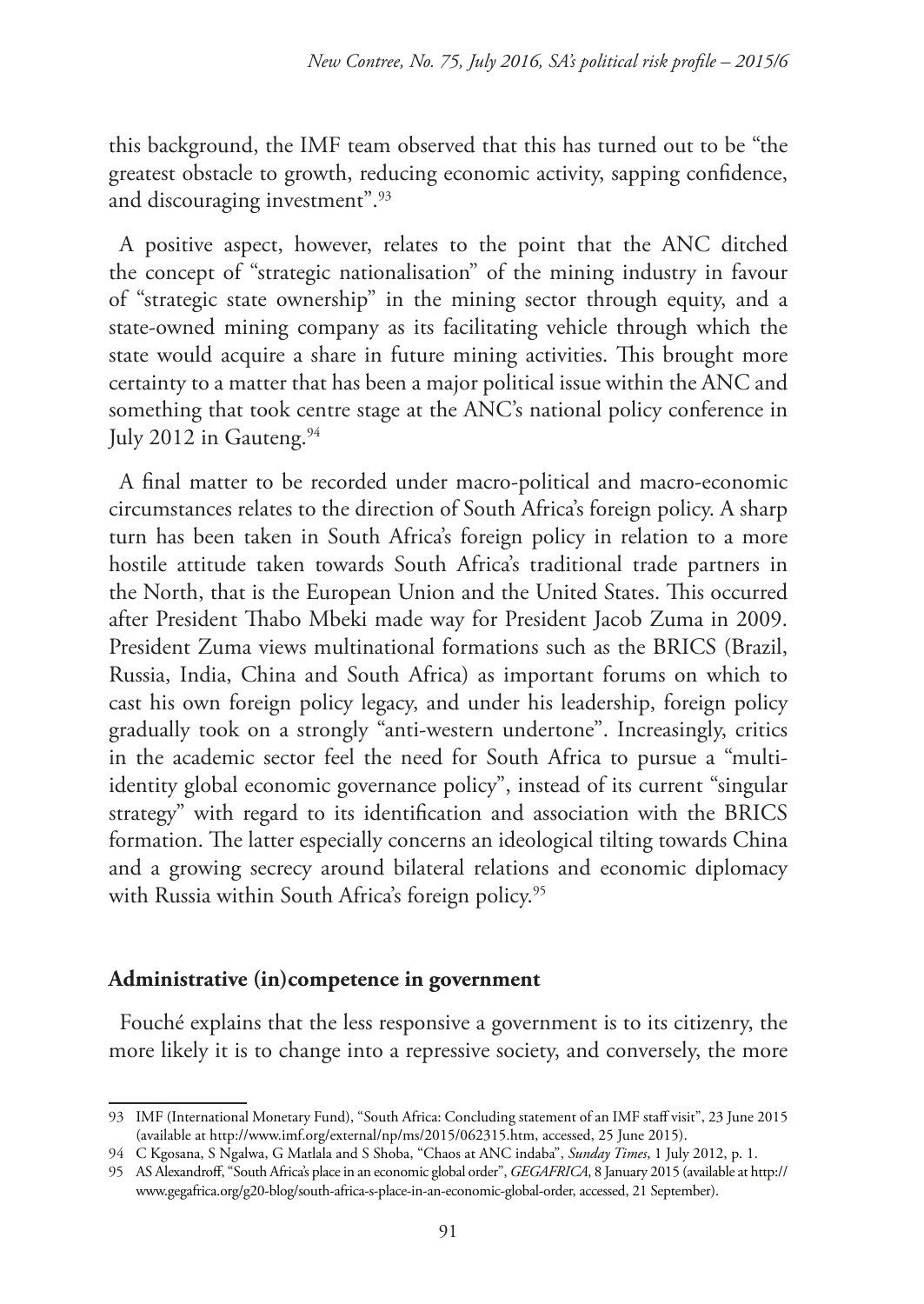responsive a government is to its citizenry, the greater the possibility for it to evolve into a peaceful democratic society.96 In this context, Venter viewed administrative incompetence in the public sector during the mid-2000s as a significant political risk for investors in South Africa – an observation that coincided with riots at local government level due to poor governmental performance.97

As already intimated, dissatisfaction with municipalities has increased considerably over the past decade. South Africa's NDP boldly states that weaknesses in the structures of the state constrain the state's ability to pursue key developmental objectives. The NDP also notes that there is a "real risk that South Africa's national plan could fail because the state is incapable of implementation". The authors of the document concede that South Africa has struggled to achieve constructive relations between local, provincial and national government. They also acknowledge that a lack of clarity about the division of responsibilities, together with a reluctance to manage the system has created instability and institutional tension across all three tiers of government. What is also of concern is the lack of leadership in identifying appropriate solutions and the lack of consensus on how this should be resolved.98

What is striking is that in its 2014/2015 Global Competitiveness Report, the World Economic Forum places South Africa's financial market development at an impressive  $7<sup>th</sup>$  place out of 144 countries. The country also has an efficient market for goods and services (28<sup>th</sup>), and it does reasonably well in areas such as business sophistication  $(31<sup>st</sup>)$  and innovation  $(43<sup>rd</sup>)$ . Thus its private sector is still doing well in international comparative context. In contrast, the performance of the country's public service has recorded low scores for the diversion of public funds  $(96<sup>th</sup>)$  and the perceived wastefulness of government spending (89th). Low scores have also been recorded for a general lack of public trust in politicians (90<sup>th</sup>), and favouritism in decisions of public officials  $(104<sup>th</sup>)<sub>1</sub><sup>99</sup>$ 

As indicated earlier, one of the most troublesome aspects of service delivery in South Africa relates to electricity constraints. This factor has reduced the

<sup>96</sup> PJ Fouché, "A political-security risk analysis of Uganda", p. 37.

<sup>97</sup> A Venter, "A comment on political risks...", *Strategic Review for Southern Africa, xxxii(1),* 2005, p. 50.

<sup>98</sup> National Planning Commission, *National Development Plan: Vision for 2013,* 11 November 2011, p. 20; pp. 364-366.

<sup>99</sup> K Schwab (ed.), *The Global Competitiveness Report 2014-2015* (Geneva, World Economic Forum, 2014), p. 39; p. 341.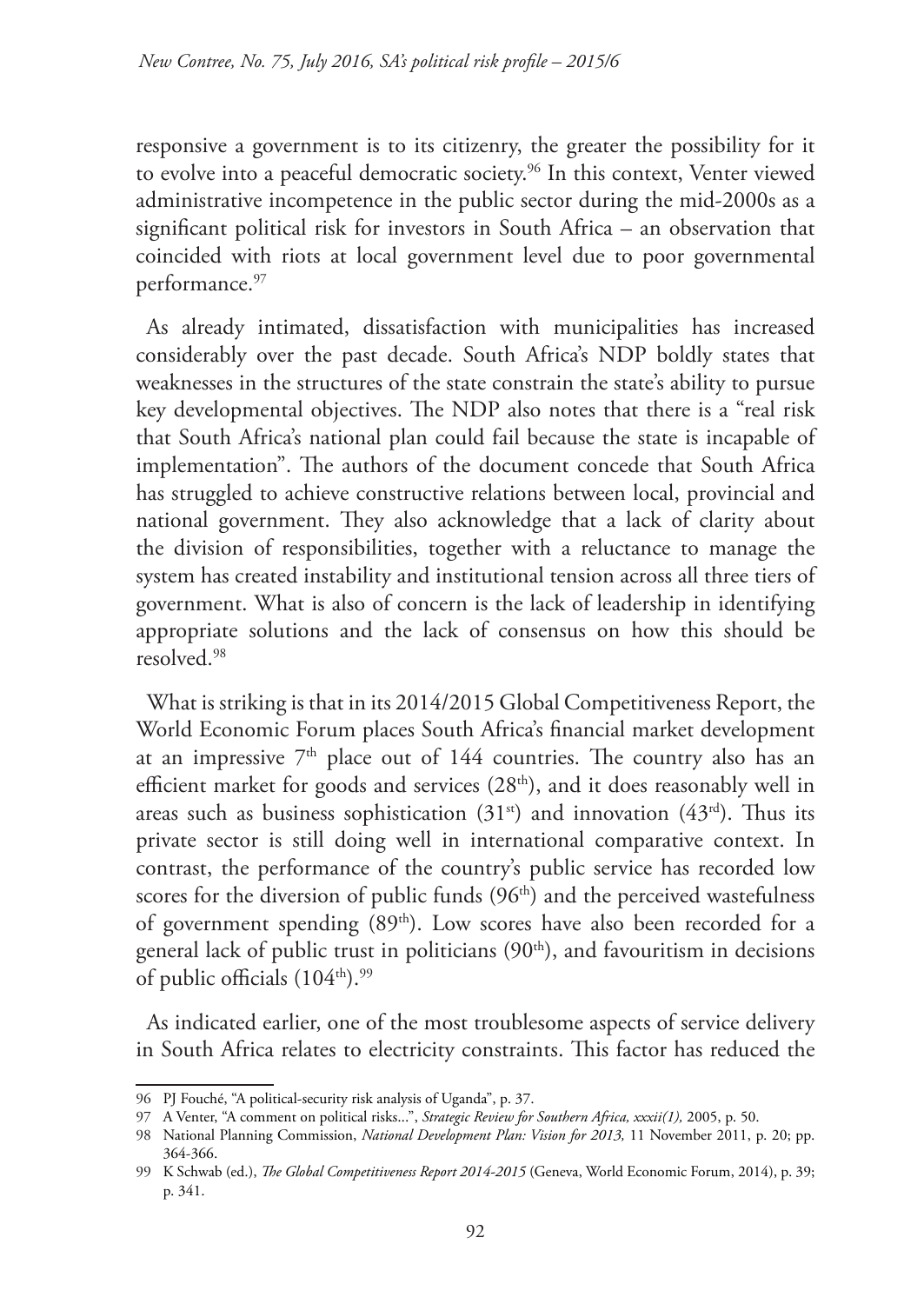incentive for firms to invest and has put even greater pressure on employment and growth.100 During a meeting at the 2015 World Economic Forum in Davos, Switzerland, President Zuma stated that South Africa remains open for business, but admitted that the South African economy is falling short in the energy sector.<sup>101</sup> Both big industry and small businesses have been affected. Moreover, Eskom is not the only state-run firm in trouble. Two other ailing state companies, debt-riddled South African Airways and the strike-racked postal service, have been placed under direct government control,<sup>102</sup> and this must be factored into South Africa's current political risk profile.

Another matter of serious concern pertaining to administrative competency in South Africa relates to frequent situations of chaos and paralysis that have become a regular feature of Parliament since the end of 2014. Differences over parliamentary rules among parliamentarians from opposing parties brought proceedings to a halt on several occasions and, as a result, Parliament has lost much of its credibility and functionality. Moreover, an unprecedented presence of security personnel deployed by the executive branch of government and disturbing incidents in the 'sacred' parliamentary space have cast a dark shadow over the separation of powers embodied in the constitutional order.<sup>103</sup>

## **The security of property and the discourse on nationalisation**

Under the heading dealing with the security of private property, Venter specifically focused on the issue of land reform in South Africa in terms of which the white minority still holds more than 80 per cent of commercial farmland. Venter pointed out that government stated that agricultural land reform was too slow and that the "willing buyer willing seller" principle had not rendered the required success or outcomes. The impression was created that the government could use its power to expropriate land voluntarily. This raised fears in general about the security of private property while government's

<sup>100</sup> N Nene, "SA needs more dynamism to boost growth", *Business Report*, 14 November 2014, p. 16.

<sup>101</sup> *SAnews.gov*., "SA developing reliable energy mix, Zuma tells Davos", 22 January 2015 (available at http://www. southafrica.info/davos/1648932.htm#.VNF05GiUegY, accessed, 2 February 2015).

<sup>102</sup> *The Economist*, "Unplugged: Rolling power cuts are fraying tempers", 3 January 2015 (available at http://www. economist.com/news/middle-east-and-africa/21637396-rolling-power-cuts-are-fraying-tempers-unplugged, accessed, 3 February 2015).

<sup>103</sup> *BDlive*, "Editorial: Chaos sign of SA's democratic decline", *Business Day Live*, 13 February 2015 (available at http://www.bdlive.co.za/opinion/editorials/2015/02/13/editorial-chaos-sign-of-sas-democratic-decline, accessed, 29 June 2015).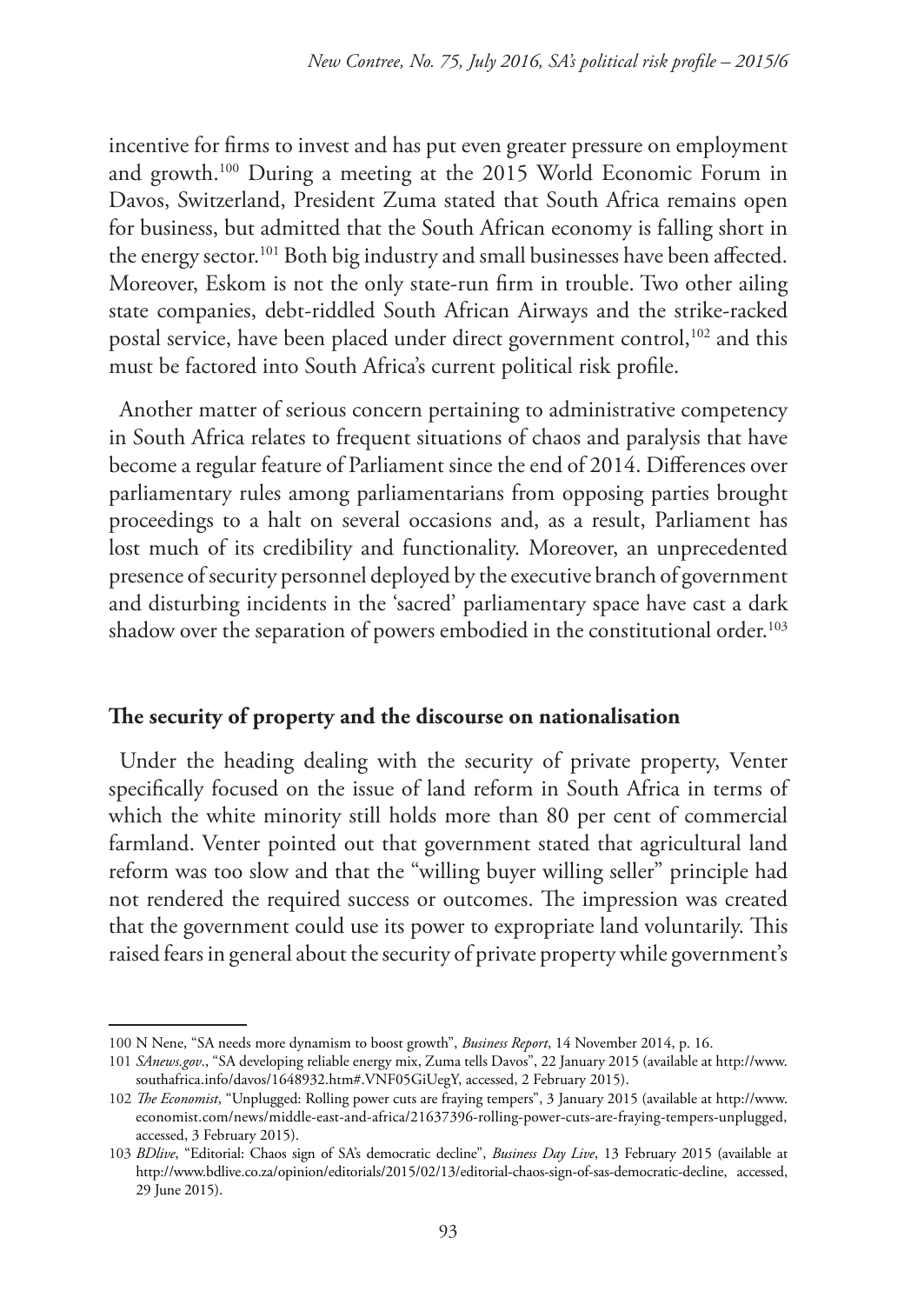commitment to the respect of private property was sometimes in doubt.<sup>104</sup>

No land has been expropriated in recent years, but uncertainty has prevailed since Venter first propounded these arguments in the mid-2000s. In February 2014, on the eve of the national elections, President Zuma stated that since 1994, nearly 5 000 farms, comprising 4,2 million hectares, have been transferred to black people, from which 200 000 families have benefitted. In addition, nearly 80 000 land claims, totalling 3,4 million hectares, have been settled and 1,8 million people have benefited.<sup>105</sup> However, in his address to Parliament in June 2014, President Zuma also stated that government intends to accelerate the settlement of remaining land claims submitted before the cut-off date of 1998. Moreover, it was announced that government will reopen the period for the lodgement of land claims with regard to the restitution of land for a further period of five years.106 This was followed by the signing of the Restitution of Land Rights Amendment Bill, which reopened the restitution claims process that was closed at the end of 1998. In terms of the Act, claimants now have five years (until 30 June 2019) to lodge land claims. With reference to policy certainty, ANC stalwart, Mathews Phosa (who joined the private sector in recent years), made the pointed remark that a lack of policy stability in South Africa was making investors wary. This needed to change, he argued, as a lack of policy stability in South Africa leads to political, economic and social uncertainty.107

Another controversy relating to the security of property concerns the Expropriation Bill of 2015, which was released by the Department of Public Works towards the end of 2015 and passed by the National Assembly in February 2016. The highly criticised Bill empowers both the Minister of Public Works and all organs of state to expropriate property of virtually every kind, either "for public purposes" or "in the public interest". Fundamentally, the Bill seeks to empower any "expropriating authority" to take property by serving a notice of expropriation on the owner. The concern is that ownership of the property in question will then be transferred to the state on the date of

<sup>104</sup> A Venter, "A comment on political risks...", *Strategic Review for Southern Africa, xxxii(1),* 2005, pp. 51-52.

<sup>105</sup> J Zuma, "State of the nation address by His Excellency Jacob G Zuma, President of the Republic of South Africa on the occasion of the Joint Sitting of Parliament", Cape Town, 13 February 2014 (available at http://www.gov. za/speeches/view.php?sid=43620&lid=1, accessed, 27 July 2014).

<sup>106</sup> J Zuma, "State of the nation address by His Excellency Jacob G Zuma, President of the Republic of South Africa on the occasion of the Joint Sitting Of Parliament", Cape Town, 17 June 2014 (available at http://www.gov.za/ speeches/view.php?sid=46120, accessed, 26 July 2014).

<sup>107</sup> A Wakefield, "Policy instability makes investors wary – Phosa", *Fin24*, 19 May 2015 (available at http://www. fin24.com/Economy/Policy-instability-makes-investors-weary-Phosa-20150519, accessed, 20 May 2015).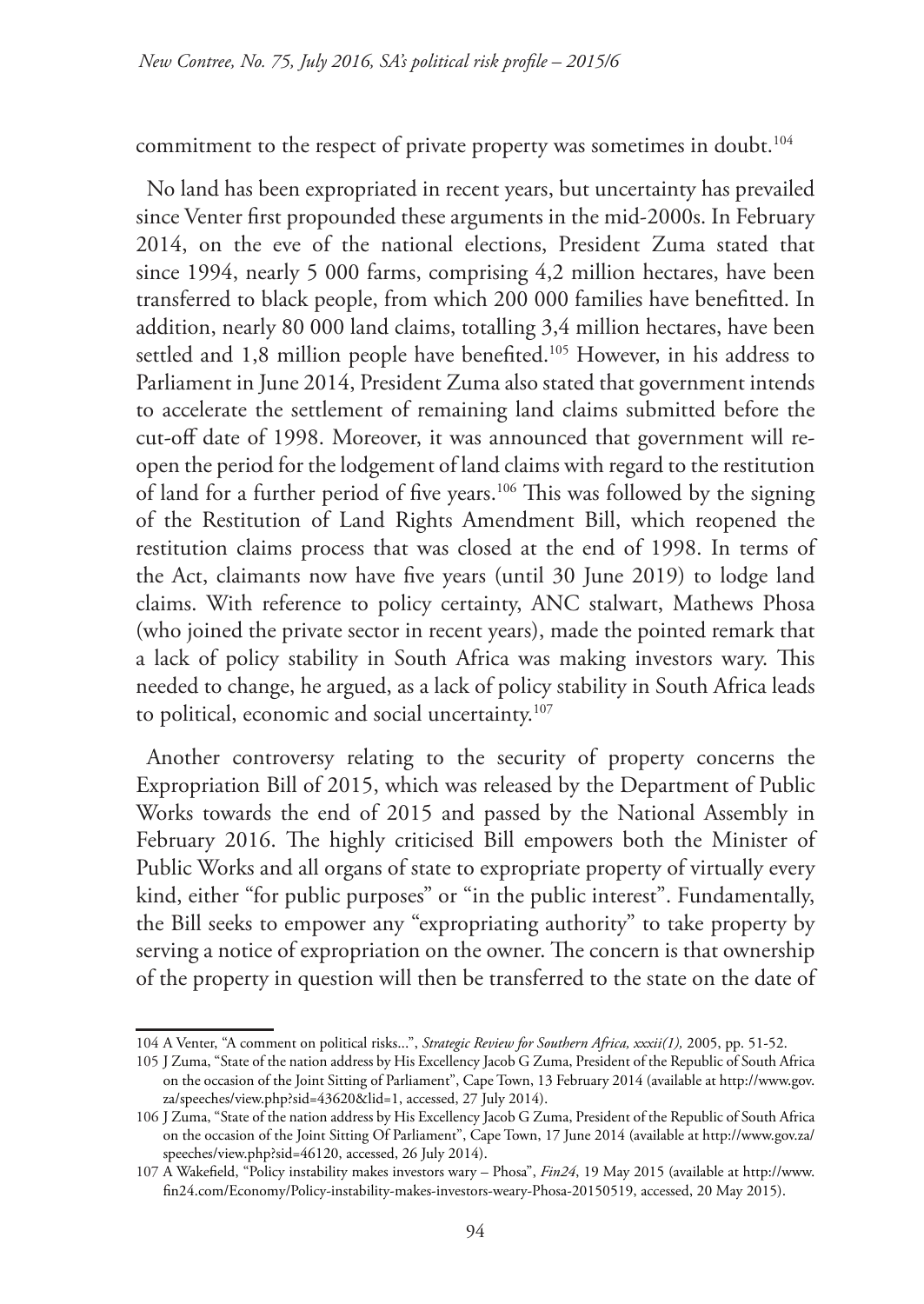expropriation identified in the notice soon after the notice of expropriation has been served.108

Head of Policy Research at the SAIRR, Dr Anthea Jeffery, maintains that there are crucial pitfalls that can be found in the Bill – a document that should, by way of aligning itself to our Constitution, be a protection for citizens of the country as much as it is for government. She contends that the Bill is far from protecting ordinary citizens, as the Bill "sways dangerously in the favour of Government … [b]asically, it means that any member of state can take what they want, when they want it, as long as it sits in the camps of 'for public purposes' or 'in public interest' – as defined by.. well, the government".109

Lastly, the matter of foreign ownership cannot be ignored. In June 2014, the Minister of Rural Development and Land Reform, Gugile Nkwinti, also introduced new legislation prohibiting foreigners from owning land in South Africa and limiting land sizes for all other owners in the country. At the time of writing, the Acquisition and Disposal of Land by Foreign Persons Bill was destined for public consultation before heading to Parliament. Not surprisingly, this prompted negative responses from the business sector. Real estate agents like Andrew Golding, chief executive of Pam Golding Properties, remarked that the proposed legislation is "completely ill-conceived" and based on "a misconception that foreigners are pouring into South Africa and pushing prices up". Suffice it to say that land reform in South Africa remains a sensitive issue and a matter of serious political contestation and great uncertainty.<sup>110</sup>

## **Conclusion**

In popular writings, current-day South Africa is often depicted as a 22-year old democracy with a mixture of colossal successes and grave failures. South Africans of different races now mix easily, with only occasional incidents of

<sup>108</sup> A Jeffery, "New Expropriation Bill is out – and it's still unconstitutional", *BizNews.com*, 18 February 2015 (available at http://irr.org.za/reports-and-publications/articles-authored-by-the-institute/new-expropriationbill-is-out-2013-and-it2019s-still-unconstitutional-2013-biznews.com-18-february-2015-1, accessed, 23 March 2016); *News24*, "MPs pass 'problematic' Expropriation Bill", 23 February 2016, (available at http:// www.news24.com/SouthAfrica/Politics/mps-pass-problematic-expropriation-bill-20160223, accessed, 18 March 2016).

<sup>109</sup> A Jeffery, "New Expropriation Bill is out …", *BizNews.com*, 18 February 2015.

<sup>110</sup> *Reuters*, "South Africa seeks to limit foreign land ownership – Minister", 23 July 2014 (available at http:// af.reuters.com/article/southAfricaNews/idAFL6N0PY2NI20140723, accessed, 22 November 2014).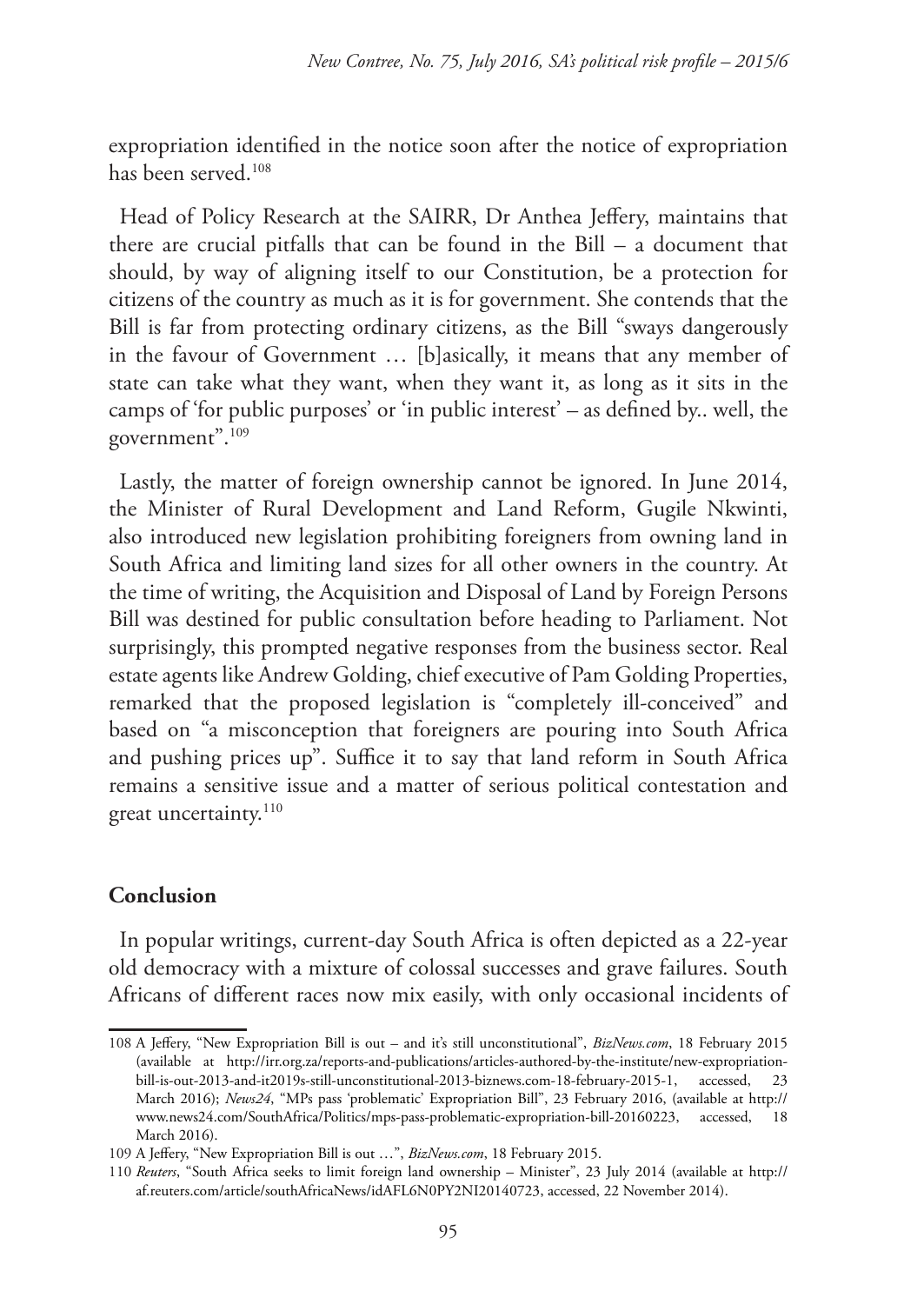serious racial hostility. Since 1994 life has generally improved for millions of black citizens who now have open access to schools and universities and equal employment opportunities. The white minority no longer dominates what once had been white preserves of power in government and a sizable black middle-class has become a feature of society.

Government has indeed made marked strides in providing housing, water, electricity and health care to many people who were deprived of these amenities under the apartheid regime. At the same time, government failure to provide or facilitate sufficient housing, water, electricity and jobs to millions of havenots has increasingly frustrated large impoverished sections of the population. As a result, violent protests have become a common phenomenon in South Africa.

From a perspective of political risk analysis, it can be argued that in certain respects, little has changed in South Africa since Albert Venter in the mid-2000s presented his analysis on the broad macro-political risk image of the country. Political risks – such as war, revolution, a coup d'état, military involvement in politics remain relatively low. The variable of violent racial or ethnic conflict, however, seems to be of more concern compared to the 2000s. Most important in the South African context, is the political risk posed by social and political-economic variables as argued in the discussion above. In fact, social risk in the form of violent service delivery protests and other manifestations of protest has markedly increased since the mid-2000s and must be cited as a factor of the highest concern in any consideration of forces and future events that could negatively influence investor confidence. Another factor spelling high social risk is that of extremely high levels of unemployment, which coincide with low levels of education and unschooled labour in South Africa. Youth unemployment also remains one of South Africa's most acute challenges, which must be factored into in any discussion on South Africa's future political landscape.

Furthermore, a number of other factors also pose high degrees of political risk. These pertain to a lack of solid and visionary political leadership, corruption and inefficient government administration, especially at municipal level, and certainly in the field of electricity supply. It also pertains to a rigid business environment and inflexible labour policy, and finally, to policy uncertainty about the interventionist intentions of the government in agricultural land reform.